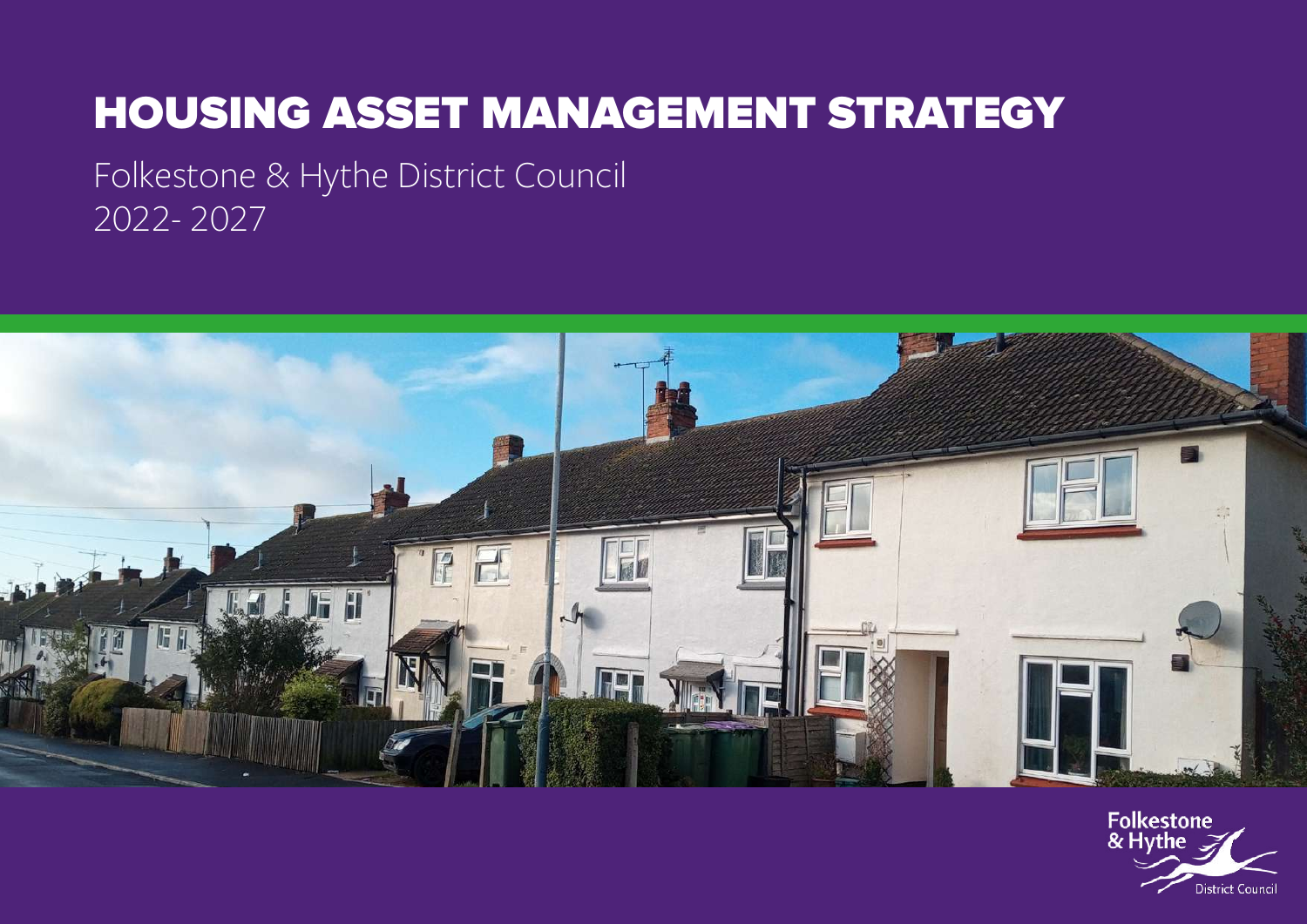The vision of the housing service is: 'to create a truly excellent service - one that is digitally enabled, easy to do business with and where tenants (customers) are at the heart of everything we do'

### **Contents**

| Corporate Ambitions and Asset Management Objective 07 |  |
|-------------------------------------------------------|--|
|                                                       |  |
|                                                       |  |
|                                                       |  |
|                                                       |  |
|                                                       |  |
|                                                       |  |
|                                                       |  |

| Void Properties ……………………………………………………………………28  |  |
|-----------------------------------------------|--|
|                                               |  |
|                                               |  |
|                                               |  |
|                                               |  |
| Responsibility for Delivering the Strategy 30 |  |
|                                               |  |
|                                               |  |
|                                               |  |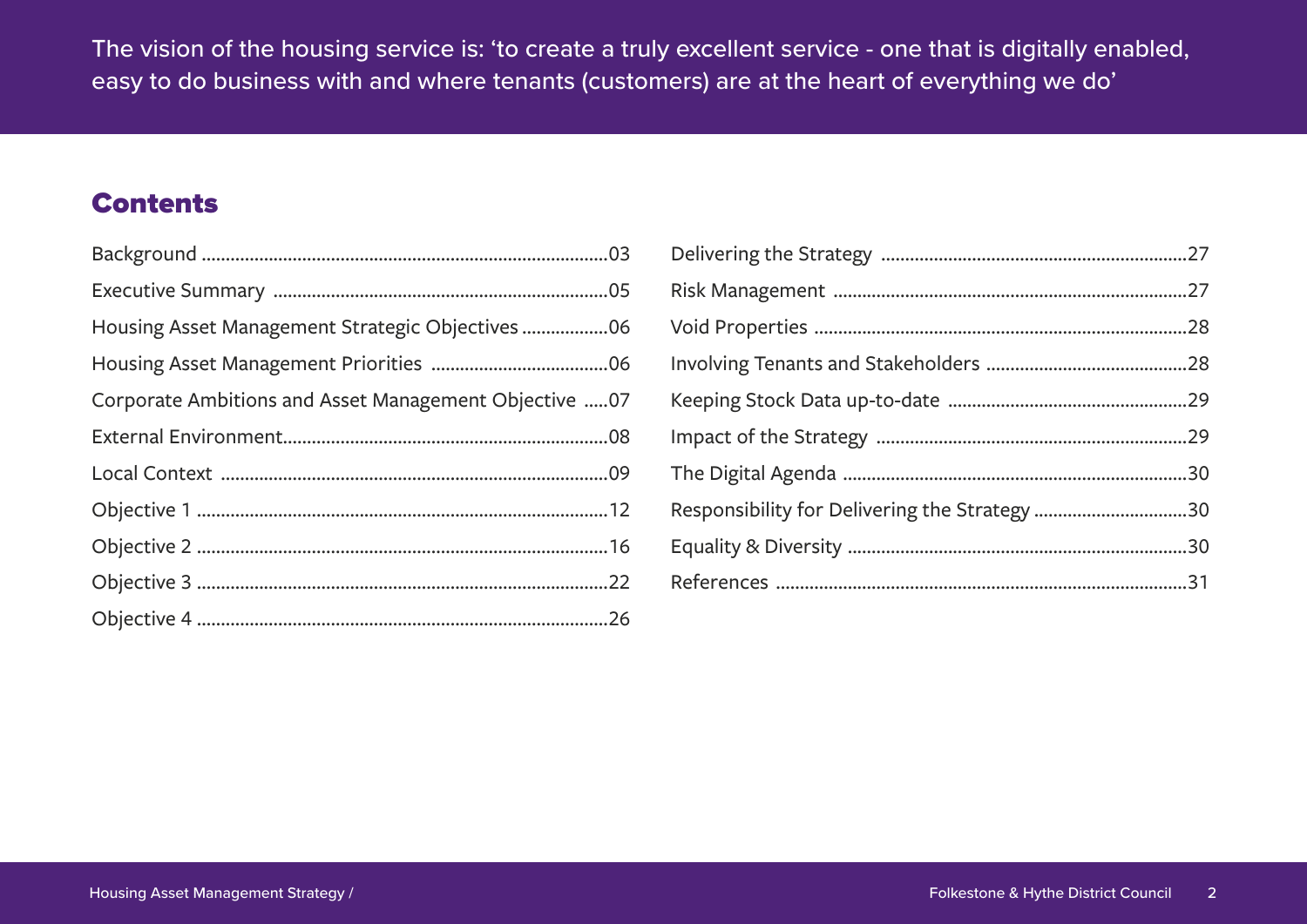### <span id="page-2-0"></span>Background

**1.** This Housing Asset Management Strategy (HAMS) sets out Folkestone & Hythe District Council's (F&HDC) approach to the management of its Housing Revenue Account (HRA) property portfolio, providing the framework for the delivery of a detailed investment plan; adherence to building legislation and regulatory standards; improved energy efficiency; the introduction of digital channels; increased customer satisfaction and the use of innovative technology.

**2.** The strategy is framed around four objectives and will drive the decisions on asset spend in the 30 year HRA business plan. It provides the framework around which the maintenance, regeneration and the new build of its social housing portfolio will be undertaken. It is the primary work in a library of documents that (when completed) will include:

a. Carbon reduction strategy<sup>1</sup> - this strategy will set out how the housing service will play its part in meeting the council's commitments to the net zero carbon agenda. It will detail the overall approach, priority areas and how this work will be delivered, along with an indication of costs.

**b. HRA housing new build strategy** - this strategy will set out what the housing service will build and where, together with the types of construction to be used. It will outline the delivery

arrangements and the governance of schemes from inception to completion together with the golden rules of the financial appraisal. It will link with the council's project management arrangements.

**c. Annual major works five year delivery programme** – this rolling five year programme details what major work is planned to be carried out, where in the district and in which year. It will be published annually in quarter 1 each year.

**d. [Healthier Housing Strategy](https://www.folkestone-hythe.gov.uk/media/1102/Healthier-Housing-Strategy-2018-2023/pdf/Folkestone__Hythe_Healthier_Housing_Strategy_2018-2023.pdf?m=637544430954070000)** (approved 2018) – this strategy identifies all tenure and housing needs across the district. The HRA will play a small part in meeting this need.

**e. [Tenants' Engagement Strategy](https://www.folkestone-hythe.gov.uk/media/3509/Tenant-Engagement-Strategy-2021/pdf/FHDC_Tenant_Engagement_Strategy_2021.pdf?m=637554007526770000)** (approved May 2021) - this document sets out how the council will work with and involve its tenants in the Housing Service. The strategy has received both council and tenants approval.

**3.** The council's HRA has a property portfolio of 3,397 council homes (including 14 shared ownership homes), 211 leasehold homes, together with six commercial properties. In 2020, the council brought its housing stock back in house. It had previously been managed by East Kent Housing, an arms length management organisation, since 2010.

**4.** Although this strategy is written for council-owned social housing, the authority has purchased 11 homes that are used to house households in temporary accommodation. The properties are not part of the HRA, not classed as social housing and not regulated by the Regulator of Social Housing, however, as part of good governance, it is intended that the same standards that apply to the authority's social housing also apply to these properties.

<sup>1</sup> UK Green Building Council definition of NZC in use definition: When the amount of carbon emissions associated with the building's operational energy on an annual basis is zero or negative. A net zero carbon building is highly energy efficient and powered from on-site and/or off-site renewable energy sources, with any remaining carbon balance offset.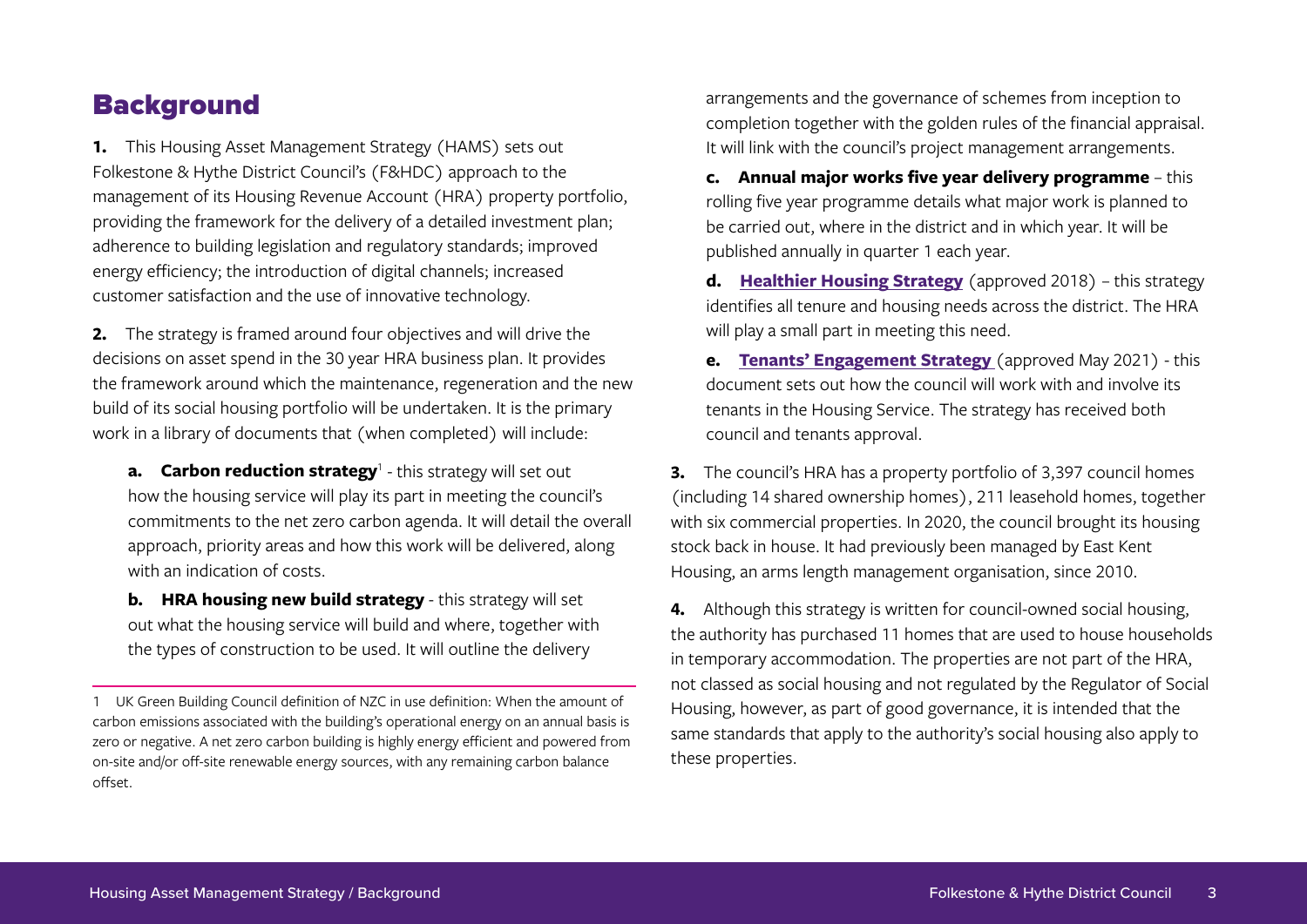**5.** F&HDC has not previously benefited from having a Housing Asset Management Strategy. In recognition of this, one of the key requirements in setting up the new housing service has been to understand the nature and extent of investment needed in the property portfolio. This is key to producing a viable 30 year HRA business plan that will help to ensure that F&HDC continues to provide safe, attractive homes in neighbourhoods where people want to live.

**6.** The Strategy is based on four priorities and supports the Corporate Plan, the **[Local Plan](https://folkestone-hythe.gov.uk/media/770/Places-and-Policies-Local-Plan-Submission-Draft-February-2018/pdf/Places_and_Policies_Submission_Draft_Feb_2018.pdf?m=637284404859170000)** (housing and the built environment) and the Place Plan, the boundary of which includes a number of the council's homes.

**7.** Where possible, the strategy has considered up-to- date knowledge of the housing stock; future expectations for social housing; the ageing population of tenants, along with the expectations of current and future tenants. The strategy is based on a comprehensive survey of the housing stock undertaken in 2021 which that surveyed approximately 100% of the stock externally and 90% internally. It also uses population data from Kent County Council and from surveys undertaken with F&HDC tenants by consultants, Campbell Tickell.

**8.** This strategy provides a framework for the investment in the HRA property portfolio over the next 30 years (2022 – 2052). It does not analyse costs which are addressed in the HRA Business Plan and annual budget process.

**9.** An action plan has been developed to oversee the delivery of the strategy.

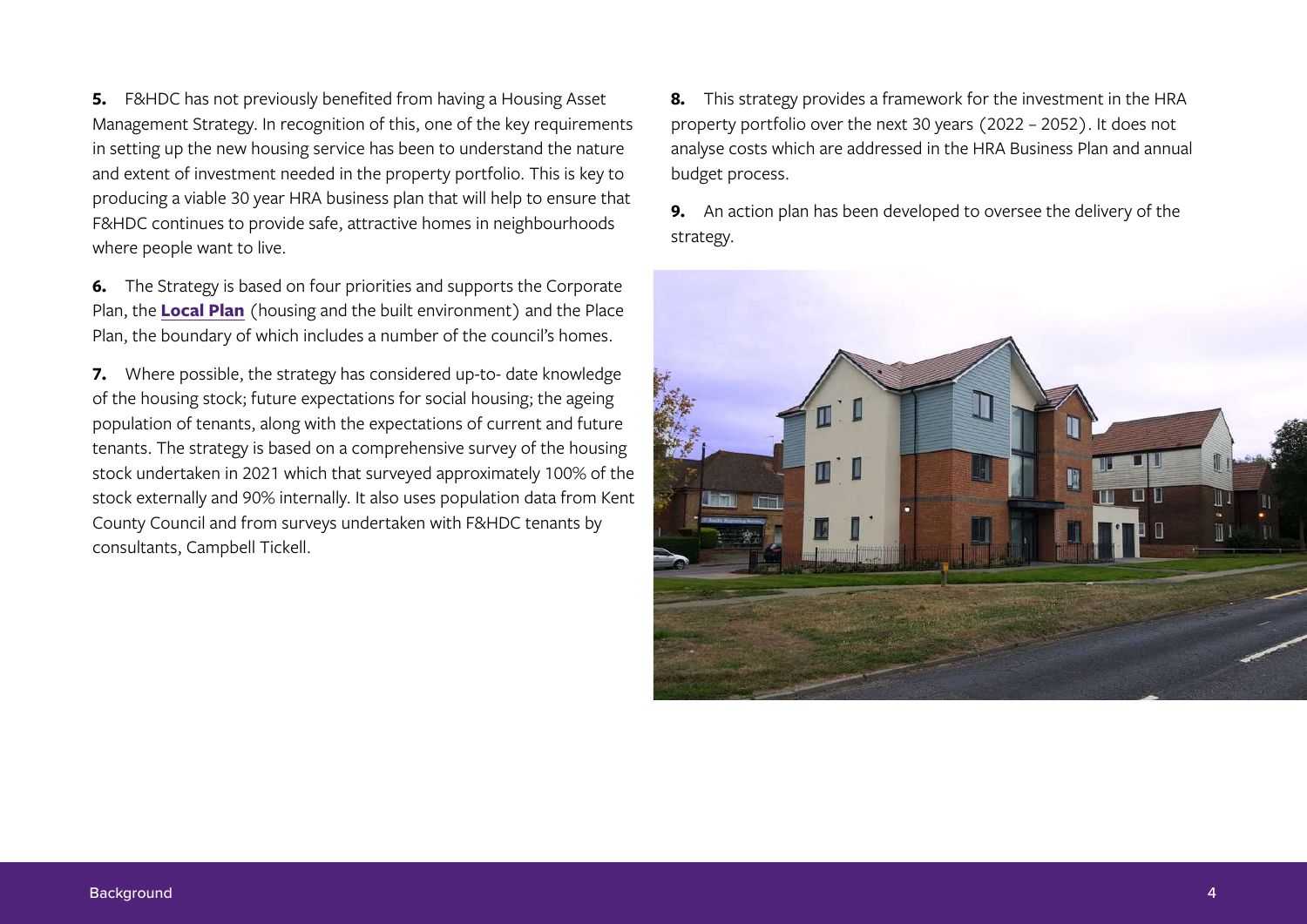### <span id="page-4-0"></span>Executive Summary

**10.** The purpose of an Asset Management Strategy has changed significantly in the last five years. No longer is it just a guide to how the housing portfolio should be maintained and improved. It now embraces the changes in landlord compliance, in particular, significantly enhanced landlord health and safety responsibilities following the Grenfell Tower disaster; the council's and government's commitment to net zero carbon by 2050; the emerging requirements of the charter for social housing residents; the Social Housing White Paper<sup>2</sup> and the yet to be formally announced, Decent Homes 2 which is expected to deal with the wider environment beyond the home.

**11.** The science supporting the management of assets has also seen a sea change as data collection becomes easier and technologies more powerful, enabling models to be produced that help to predict the likely repair demands from particular tenure and property types. The development of this science is included as future work in the action plan.

**12.** The vision of the housing service …where tenants are at the heart of everything we do…is embodied in the Tenant Engagement Strategy and their involvement is key to delivering a successful asset management strategy. Another element of the vision is to be one that is digitally enabled and easy to do business with. Although tenants will have choice, the preferred option for delivering asset management will be digital, in terms of communication, contractor management as well as the equipment and services that are installed. As the service develops its digital offer, its first priority will be to ensure that tenants and stakeholders find it easy to do business with the service. Developed in the right way, digitisation will help to improve services; information flow; speed of transactions and reduce carbon emissions, e.g. with remote monitoring and testing of appliances rather than the need for site visits.

**13.** The HRA is well placed to maintain its existing housing stock in reasonable repair over the 30 year life of the HRA business plan. However, the business plan is not sufficient to deliver the combined future demands of a new Decent Homes programme, enhanced fire safety works, meeting the net zero carbon agenda, an ambitious new build programme along with the work detailed in the stock survey. Responding to these, demands will be addressed in the HRA business plan as the nature of the work and government requirements become clearer.

**14.** Alongside an ageing housing stock, the housing service will have to learn to work with an ageing population.

**15.** Work can be planned where sufficient information is available e.g. sheltered schemes, while making a financial provision in the business plan where the detail of future work is not yet known.

**16.** While complying with the Local Government Procurement Rules the council's procurement rules and procedures may need to be reviewed in order to help achieve its ambitions to deliver social housing without the need for cross subsidy.

<sup>2</sup> This sets out the actions the Government will take to ensure that social housing customers are safe, are listened to, live in good quality homes, and put things right when things go wrong.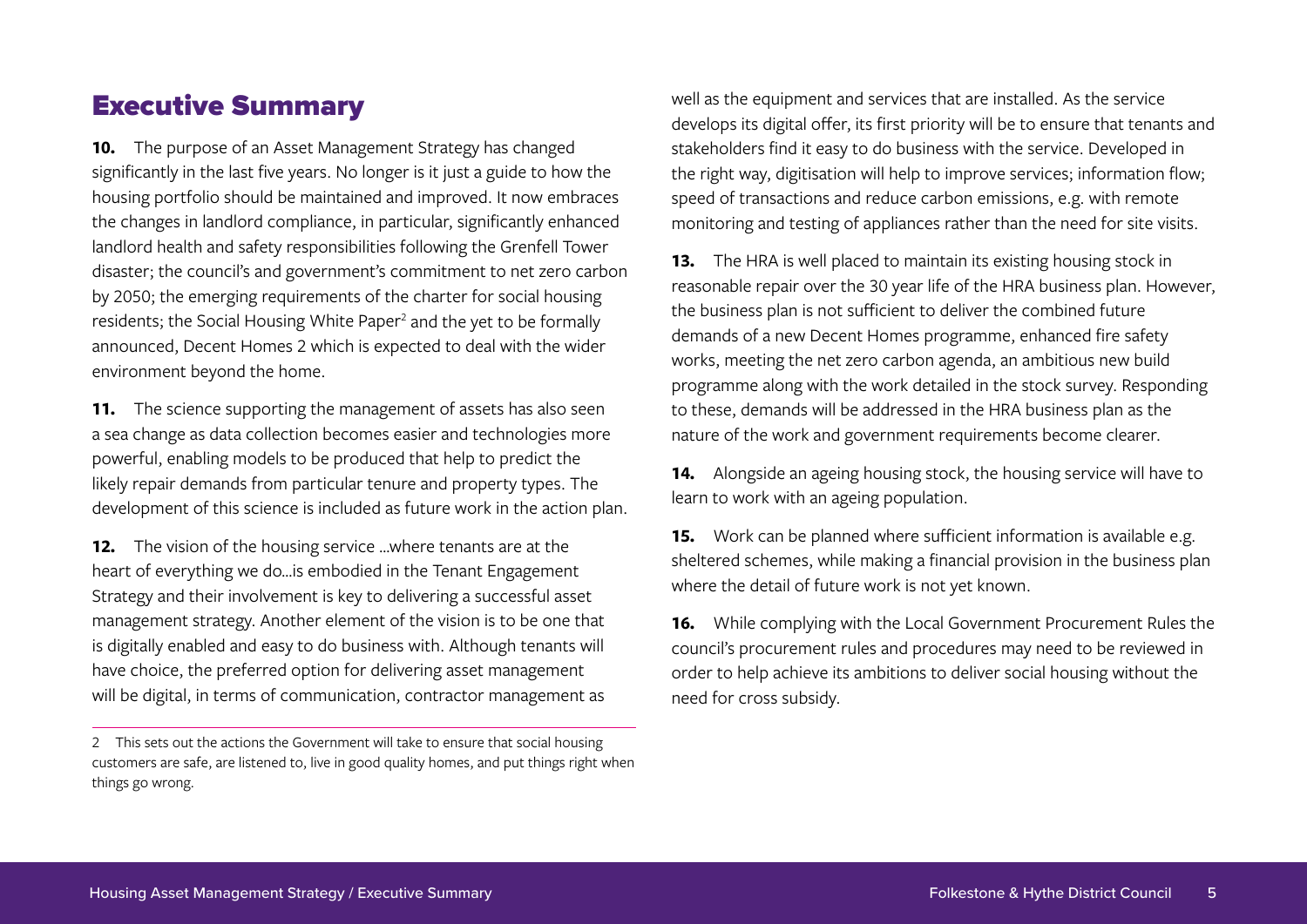# <span id="page-5-0"></span>Housing Asset Management Strategic **Objectives**

The Housing Asset Management Strategy is based on four objectives:

**Objective 1** Ensure the housing stock is safe and well maintained.

**Objective 2** Develop a social housing portfolio that is fit for purpose, meeting the needs of current and future generations of tenants and their families.

**Objective 3** Improve the energy efficiency of the housing stock and the ways of working that reduce carbon emissions and levels of fuel poverty by achieving at a minimum EPC rating of C by 2030 and operational net zero carbon in use  $(NZC)^3$  by 2050 for all of its housing stock.

**Objective 4** Developing skills and supporting the local economy.

# Housing Asset Management Priorities

**17.** Within the objectives the HAMS has identified the following priorities:

**a.** Ensure homes are safe and compliant at all times.

**b.** Work towards achieving a ratio of at least 70:30 planned maintenance to responsive maintenance.

**c.** Determine the future use, design and locations of the sheltered schemes.

**d.** Develop and implement a fabric first<sup>4</sup> approach to net zero carbon in use.

**e.** Continue the new build programme that will deliver 1200 homes by 2034/35.



3 UK Green Building Council definition of NZC in use definition: When the amount of carbon emissions associated with the building's operational energy on an annual basis is zero or negative. A net zero carbon building is highly energy efficient and powered from on-site and/or off-site renewable energy sources, with any remaining carbon balance offset'

4 A fabric first approach involves maximising the performance of the components and materials that make up the building fabric itself eg. increasing loft insulation before considering the use of mechancial or electrical building services systems.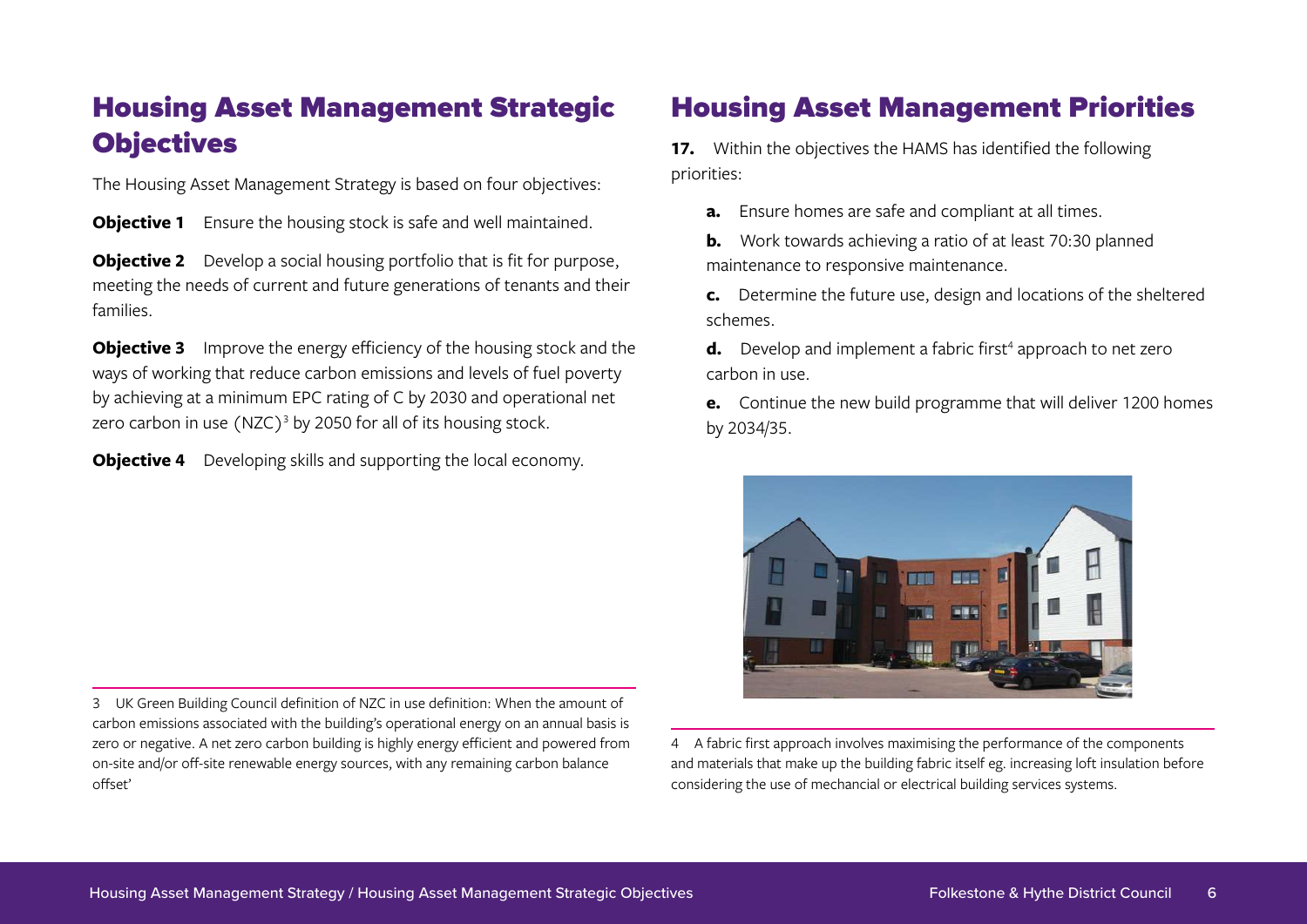# <span id="page-6-0"></span>Corporate Ambitions and Asset Management Objective

#### **Creating Tomorrow Together - Corporate Plan 2021-30**



**18.** The Asset Management Strategy provides direction for the 30 year HRA Business Plan and contributes to the council's four strategic objectives in the following way.

|                | <b>Corporate ambition</b>                  | <b>Asset Management Link</b>                                                                                                                                                                                                                                                                                                                                                                                                                                                                           |
|----------------|--------------------------------------------|--------------------------------------------------------------------------------------------------------------------------------------------------------------------------------------------------------------------------------------------------------------------------------------------------------------------------------------------------------------------------------------------------------------------------------------------------------------------------------------------------------|
| 1              | <b>Positive Community</b><br>Leadership    | The Service contributes to this priority through having<br>homes in neighbourhoods where tenants want to live; by<br>managing its estates and tenancies, tackling anti-social<br>behaviour, ensuring tenants can maintain their tenancies<br>and the encouragement of community activities. It also<br>facilitates and encourages tenant engagement in the<br>work it undertakes.                                                                                                                      |
| $\overline{2}$ | A thriving<br>environment                  | The housing service is proud of its properties and<br>the estates in which they are located, having service<br>standards for rubbish collection, landscaping and graffiti<br>removal, providing an attractive and clean environment.<br>Where possible it will emulate the corporate ethos<br>of imaginative design for new homes and ongoing<br>maintenance, e.g. when decorating properties it will<br>endeavour to emulate the flair demonstrated elsewhere<br>in the district.                     |
| 3              | A vibrant economy                          | The HRA spends £4m annually maintaining its homes<br>and has a capital programme of £14m. Where possible<br>local approaches will be taken to ensure reinvestment<br>of this into the local economy, recycling the Folkestone<br>£. This approach should also reduce the carbon<br>footprint. Examples could include supporting developing<br>businesses and using local labour.                                                                                                                       |
| 4              | <b>Quality homes and</b><br>infrastructure | In providing and managing quality homes in<br>neighbourhoods where people want to live, the housing<br>service contributes significantly to the physical and<br>mental wellbeing of its tenants. Homes that are adapted<br>to meet the changing demands of tenants and the<br>provision of accommodation for older people all help to<br>improve the health of the district.<br>The HRA has ambitions to build and acquire 300<br>affordable homes by 2025/26 and a total of 1200 homes<br>by 2035/36. |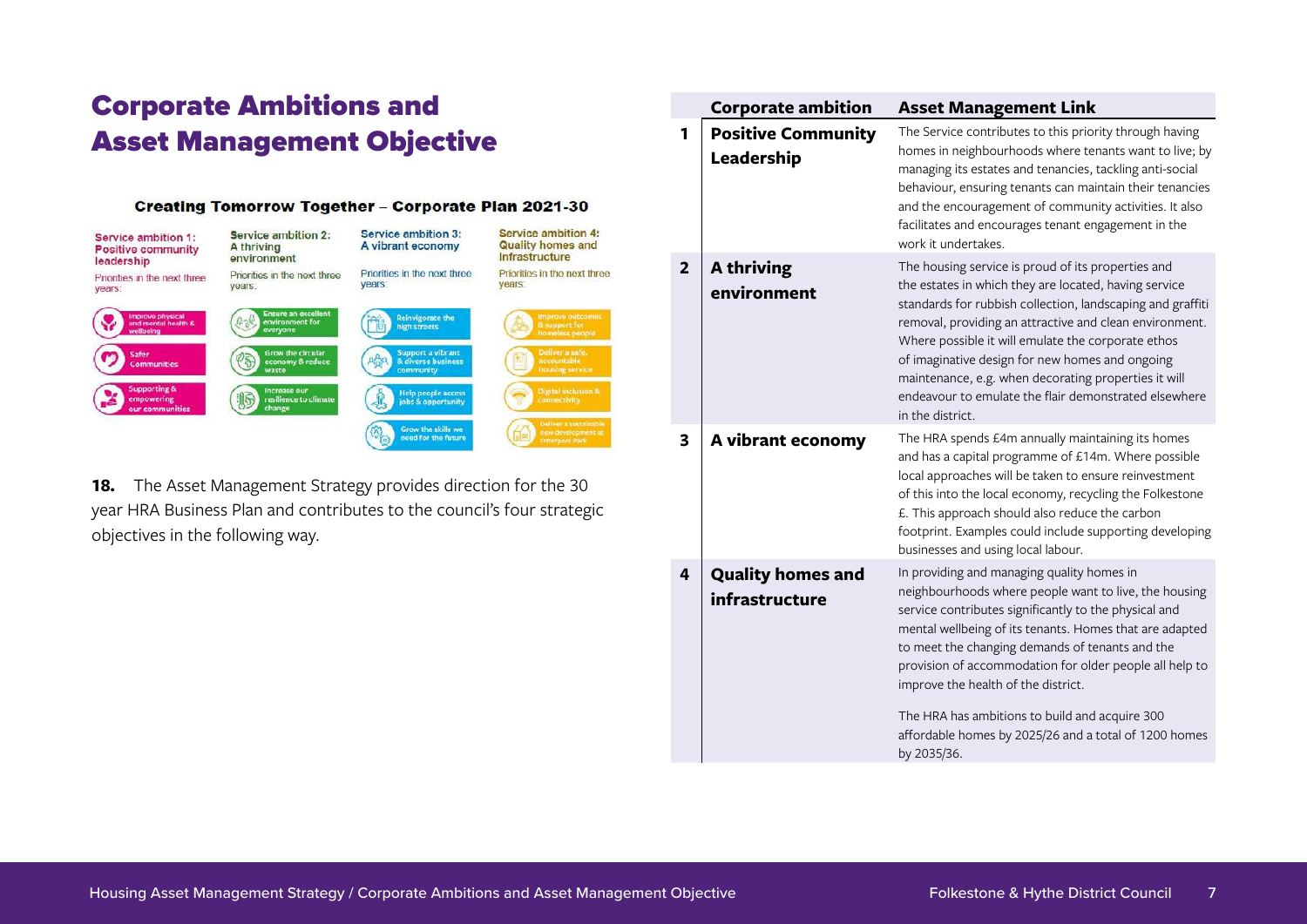### <span id="page-7-0"></span>External Environment

### **Housing Demand**

**19.** F&HDC operates in an area of high housing demand<sup>5</sup>, where prices (both rented and home ownership) are out of reach for many on lower incomes. The council provides access to predominantly social rent<sup>6</sup>, affordable rent, leasehold and a small number of shared ownership properties.

**20.** Although there are some exceptions due to shortages of affordable housing across the district, there is generally a high demand for all vacant properties. Modelling the future demand for homes will inform asset management and development decisions, in terms of the number, types and locations of properties required.

### **Regulation**

**21.** Social housing is a regulated service operating within an environment which reflects continued public sector spending constraints and welfare reform. The 'Charter for Social Housing Residents' published in November 2020 highlights the main areas of national housing policy, ensuring social housing tenants are safe in their home, have good quality homes and neighbourhoods to live in.

6 Social rent is determined by a rent formulae set by central Government, based on property size. Affordable rent is 80% of market rent; at F&HDC this is capped at LHA level. Shared Ownership depends on the equity purchased with a minimum initial purchase share of 25% of market value.

**22.** The Regulator of Social Housing (RoSH) provides oversight on all social housing, intervening where failures are identified. The housing sector risk profile (published 26 November 2020) highlights the following relevant risks for all social landlord which this strategy helps F&HDC to manage:

**a.** Landlord compliance – all providers have an obligation to act to ensure the homes they provide are safe. F&HDC has carried out significant work to ensure the accuracy of its data.

**b.** Stock condition – investment should be based on a good, evidenced understanding of the overall condition of stock underpinned by up-to-date data. F&HDC have completed a comprehensive survey of its stock surveying approximately 100% externally and 90% internally.

**c.** Reputational risk – decisions should have regard to the expectations of all stakeholders.

**23.** In 2008, The UK Climate Change Act set out statutory reduction targets for greenhouse gas (GHG) emissions (these were set against a 1990 baseline and required a net 34% reduction by 2030 and 80% by 2050). In 2019, secondary legislation was passed to amend the 2050 target to a net reduction of 'at least 100%' by 2050 against the same baseline. This means that some GHG emissions will remain, but these will be fully off-set (removed from the atmosphere). The 2050 commitment means that delivery now falls within the scope of the HRA 30 year Business Plan.

**24.** As part of the wider ambition to meet the 'net-zero-carbon' challenge by 2050, the government, through the Clean Growth Strategy,

<sup>5</sup> F&HDC waiting list had 1419 applicants as at September 2021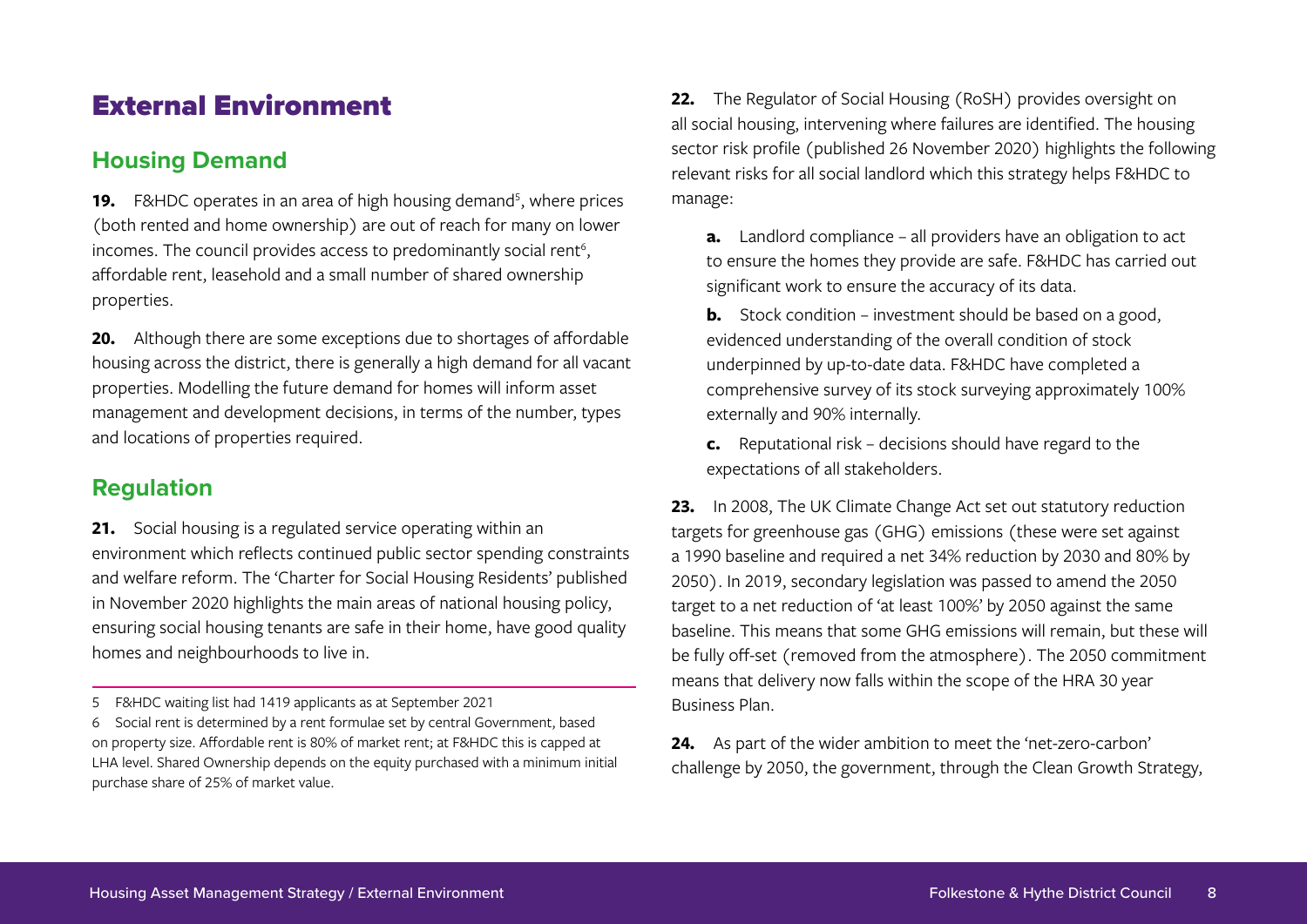<span id="page-8-0"></span>has set a target for social housing providers to attain the minimum rating of Energy Performance Certificate (EPC) C for rented properties by 2035 (2030 for 'fuel poor' households<sup>7</sup>). This is an important milestone towards the longer term, and much more ambitious and challenging aspiration to make all homes 'net-zero-carbon' by 2050. Without specific details, this strategy assumes all of the council's housing stock has tenants in this category and will aim to achieve the 2030 target.

**25.** Energy efficiency, the eradication of fuel poverty and readiness for changing environmental technologies have all become more prevalent in the sector. This is a trend that is set to continue and is an area that will require significant investment over the course of the 30 year financial plan.

**26.** The 2020 draft Building Safety Bill sets out proposals for new building standards and regulations that will apply to new and existing homes. The Bill places a duty on landlords to ensure the data held on assets is accurate and adequate for ensuring health and safety risks can be properly managed. The Bill proposes new requirements for building safety management and for greater involvement of residents. Additional costs and management obligations are anticipated for landlords of buildings higher than 18 metres, as well as having an impact on lower rise buildings. Fortunately the F&HDC housing portfolio does not contain high rise homes and therefore the impact of the Bill is less demanding than for other social landlords. The council does, however, have a large number of sheltered schemes which, because of their vulnerable tenants and possible difficulties in evacuation will be considered high risk by the HAMS.

## Local Context

### **Overview of the Housing Stock**

**27.** The council's housing stock comprises 3,397 homes with houses being the largest proportion of the stock, followed by flats, (a large proportion of which are part of the sheltered housing portfolio) in blocks of two to five storeys, 146 bedsit properties, 131 maisonettes as well as 416 bungalows. There are also an additional 211 leasehold flats and six commercial leases. These are a variety of sub-leases including a restaurant and a former library which is used currently as a parish council office. The HRA also leases a house from the Radnor Estate that has been converted into three flats.

**28.** The 14 sheltered housing schemes are primarily designated for tenants over the age of 60. Much of this stock, some with bed-sit accommodation, is no longer fit for purpose and increasingly difficult to let. Over the life of the business plan, the age of the over 60 population of the district is predicted to increase by 37% and the importance of this type of accommodation will be a significant feature in future investment programmes.

**29.** The F&HDC housing stock accounts for 7% of the total housing in the district, housing associations 3%, private rented 17% and the remaining 73% are owner occupied.

<sup>7</sup> Fuel poverty is the condition by which a household is unable to afford to heat their home to an adequate temperature. It is caused by low income, high fuel prices, poor energy efficiency, unaffordable housing prices and poor quality private rental housing.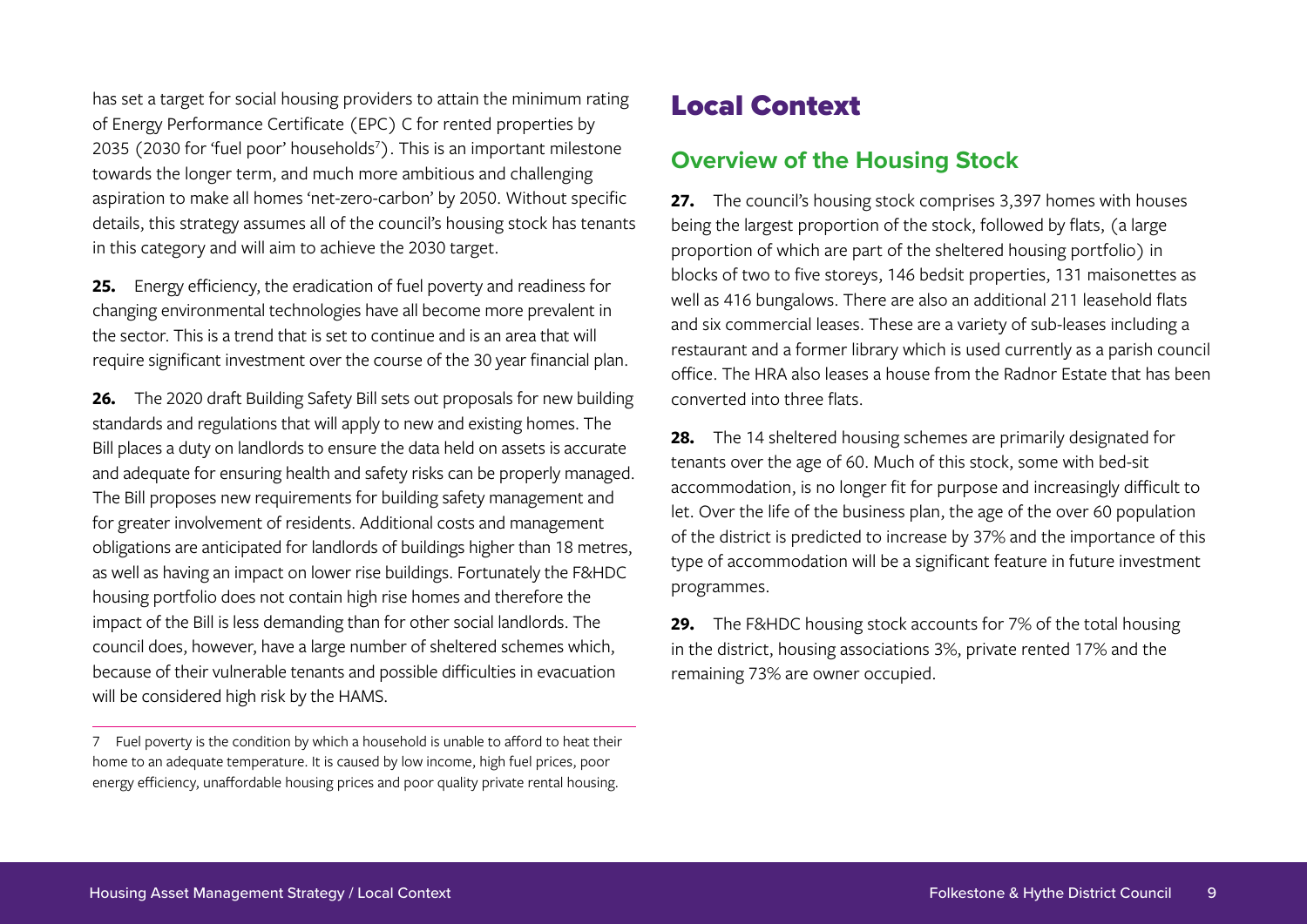#### **Table 1 - Composition of F&HDC's housing stock**



**30.** Currently 94% of the council stock meets the Decent Homes standard. The ratio of spend on planned works to responsive maintenance is 61:38 (excluding cyclical maintenance shown in table 2), which is close to the good practice minimum ratio of 70:30. The council has been asked to approve an enhanced budget that will help address this imbalance although it will take several years to address.

#### **Table 2 - Details on how the annual budget was spent in 2020/21**



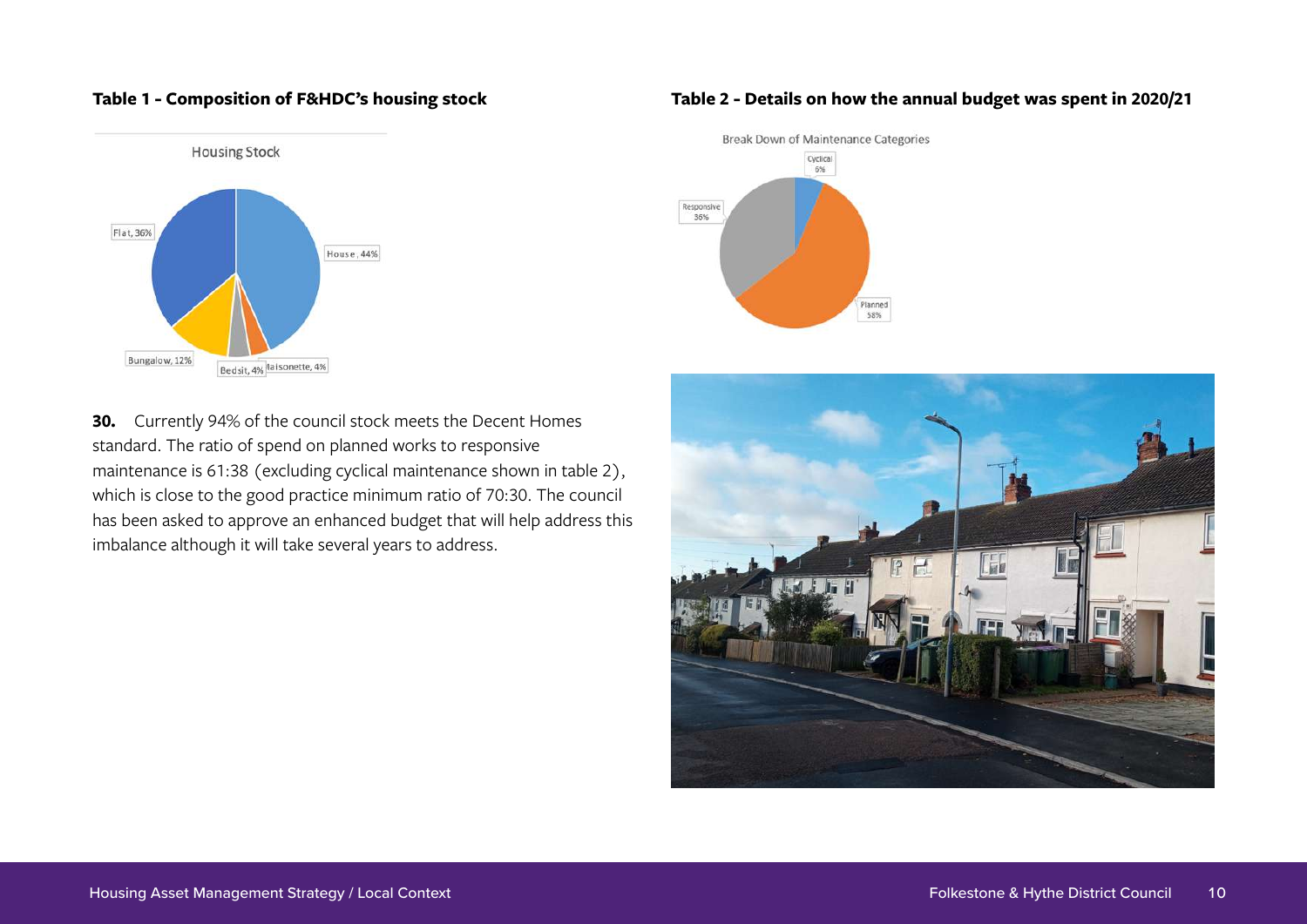**31.** F&HDC declared a climate emergency in 2019 committing an initial budget of £4.75m towards achieving net zero carbon by 2030. The corporate Carbon Action Plan identified the sheltered housing stock as some of the highest energy consuming buildings of the council's buildings, accounting for 44% of the council's energy consumption. The housing service has a separate strategy to achieve net zero carbon.

### **Age Profile of Tenants**

**32.** Overall the adult population of the Folkestone & Hythe District is predicted to increase by 18% over the period 2021 - 2039 with 18 - 60 year olds increasing by 6% and over 60 year olds expected to increase by 37% over the same period.

**33.** An ageing tenant population will bring increased health issues and vulnerabilities. Life time homes and adaptations will support tenants living longer but not necessarily in good health. This will mean the housing service and the property portfolio will need to cater for frailer tenants who may not be able to meet their responsibilities to look after their homes; many may need significant support due to dementia rather than physical disability.

**34.** The design of new properties and the adaptation of existing homes, to meet the ageing population will be a key feature of future programmes. Properties that enable tenants to remain in their homes longer will need to embrace not just structural adaptation but also telecare products that enable remote monitoring and care. Links between housing, social services and primary care health services will become essential as the same tenants are cared for by the different agencies e.g.

potential for adult social care contributing to the cost of the building of extra care<sup>s</sup> schemes that create a safer environment for elderly tenants and therefore reduce the cost of care provided by adult social care is a model delivered in other local authorities.



8 Extra Care Homes - homes providing supportive accommodation with 24/7 on-site care arrangements for tenants over 60 who choose to take up this type of accommodation, often as a viable alternative to entering a residential care home.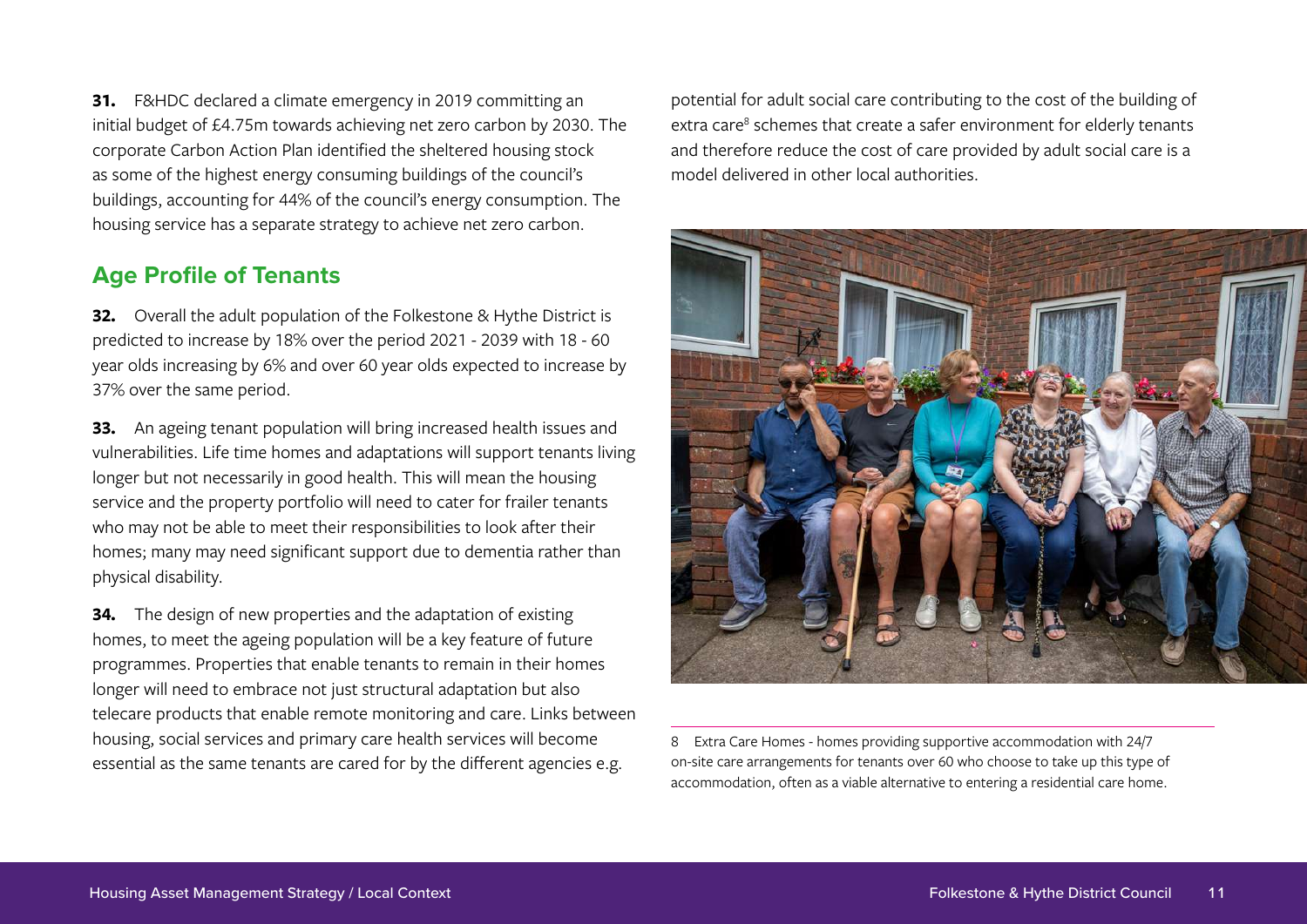# <span id="page-11-0"></span>Objective 1

### Ensure the housing stock is safe and compliant at all times

**35.** F&HDC housing stock is generally in good condition with 99% meeting the Decent Homes standard. In meeting this standard all stock<sup>9</sup> has either a kitchen that is less than 30 years old or a bathroom less than 20 years old. All of the housing stock has central heating and double glazed windows. Some homes are not on mains gas and use oil or propane gas which is not economic for tenants or carbon efficient. The average EPC rating for the stock is C, but there are still some 700 properties that are below this level.

**36.** The layout of some properties and their environs needs modernising which is best resolved through regeneration. Kitchens, for example, lack the space for modern appliances. Estates which are no longer in the sole ownership of F&HDC have challenges with car parking, layout and maintenance of common areas.

**37.** The housing portfolio has 19 non-traditional residential Precast Reinforced Concrete (PRC) homes. These homes are often on large plots that lend themselves to redevelopment, building new homes to higher densities on the site. In order to assemble sufficient land, it may be necessary to buy back neighbouring properties, often sold under the Right to Buy scheme.

9 Except where work has been refused by the tenant.

**38.** To avoid fitting modern kitchens and bathrooms into layouts that will not be suitable for the future, the design of the properties will be reviewed when this work is planned. Where possible we will create better layouts. For example, creating open plan space between kitchen and lounge resulting in more attractive properties which can accommodate modern appliances and meet the requirement for lifetime homes.

**39.** Where the housing stock is uneconomic to maintain or cannot be cost effectively improved is in areas where there is no demand, alternative options to retention will be explored which may include disposal, demolition and regeneration.

### **Garages**

**40.** Separate from garages that are attached to individual dwellings, the council owns 809 garages. In September 2021, 444 garages were let and 365 were vacant. There are wide variations in these occupancy levels with some locations sustaining sufficient demand while others have only low, or no demand. A garage strategy will be needed to identify the future investment priorities for this aspect of the housing portfolio.

**41.** Within some blocks, individual garages may have been sold and these represent a constraint to uninhibited site development and in these rare instances compulsory purchase may have to be a consideration.

**42.** A tailored approach will be developed for the future of garage sites that will:

**a.** Identify and invest in those sites where there is an ongoing demand for garages.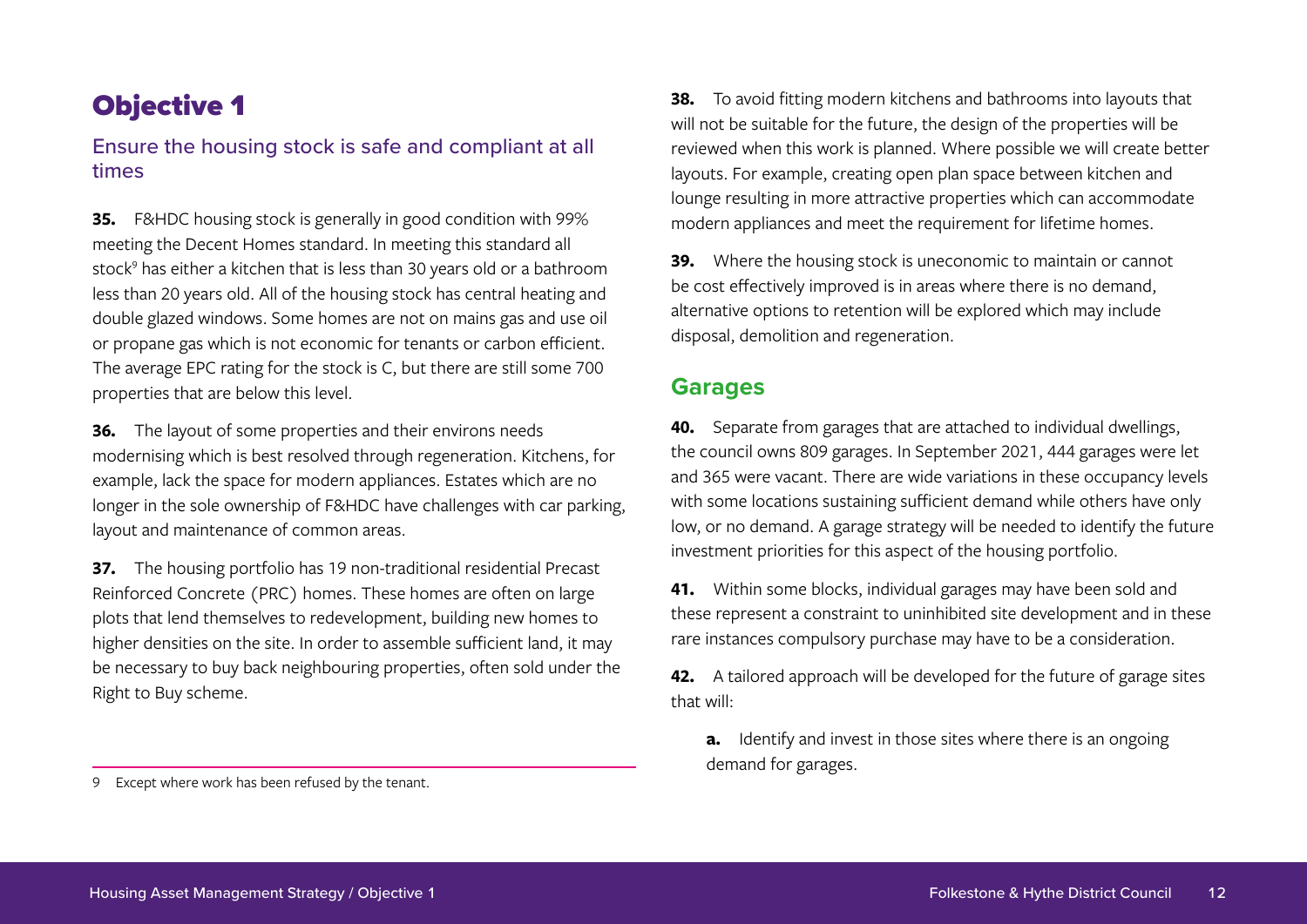**b.** Investigate alternatives uses for the garage sites where there is insufficient demand including- developing storage units, site disposal, surface parking and green space development.

**c.** Where sites currently demonstrate a marginal positive return, their viability will be reviewed on an individual basis every two years. In some cases improved marketing or minor works may improve long-term viability.

**d.** Where sites currently demonstrate a marginal positive return, their viability will be reviewed on an individual basis every two years. In some cases, improved marketing or minor works may improve long term viability.



### **Leased Properties**

#### Commercial Stock

**43.** The HRA is responsible for six commercial properties. During the last five years there has been very little capital investment in these properties and currently there is no capital programme or budget. As a result, any work is funded on a reactive basis from the HRA repair budget and recharged to the commercial leaseholders. Going forward, this could result in leaseholders being presented with significant invoices for works undertaken e.g. roof works which they may not be able to afford. Internal maintenance of the premises, remains the leaseholder's responsibility. Checks will be put in place to ensure these obligations are being met.

**44.** The total annual income received from the commercial stock is just under £4,000. The cost to the HRA of manageing and maintaining this stock needs to be accurately assessed and recharged to leaseholders accordingly. This will include determining the income and expenditure over the next 30 years alongside the social value of the HRA having the buildings in its portfolio, e.g. the social value of a local shop.

#### **Homes**

**45.** A similar situation exists for the 211 residential leaseholders where there is no sinking fund for major works and in the future leaseholders will face significant bills as their contribution to major works in the blocks of flats where they live are needed.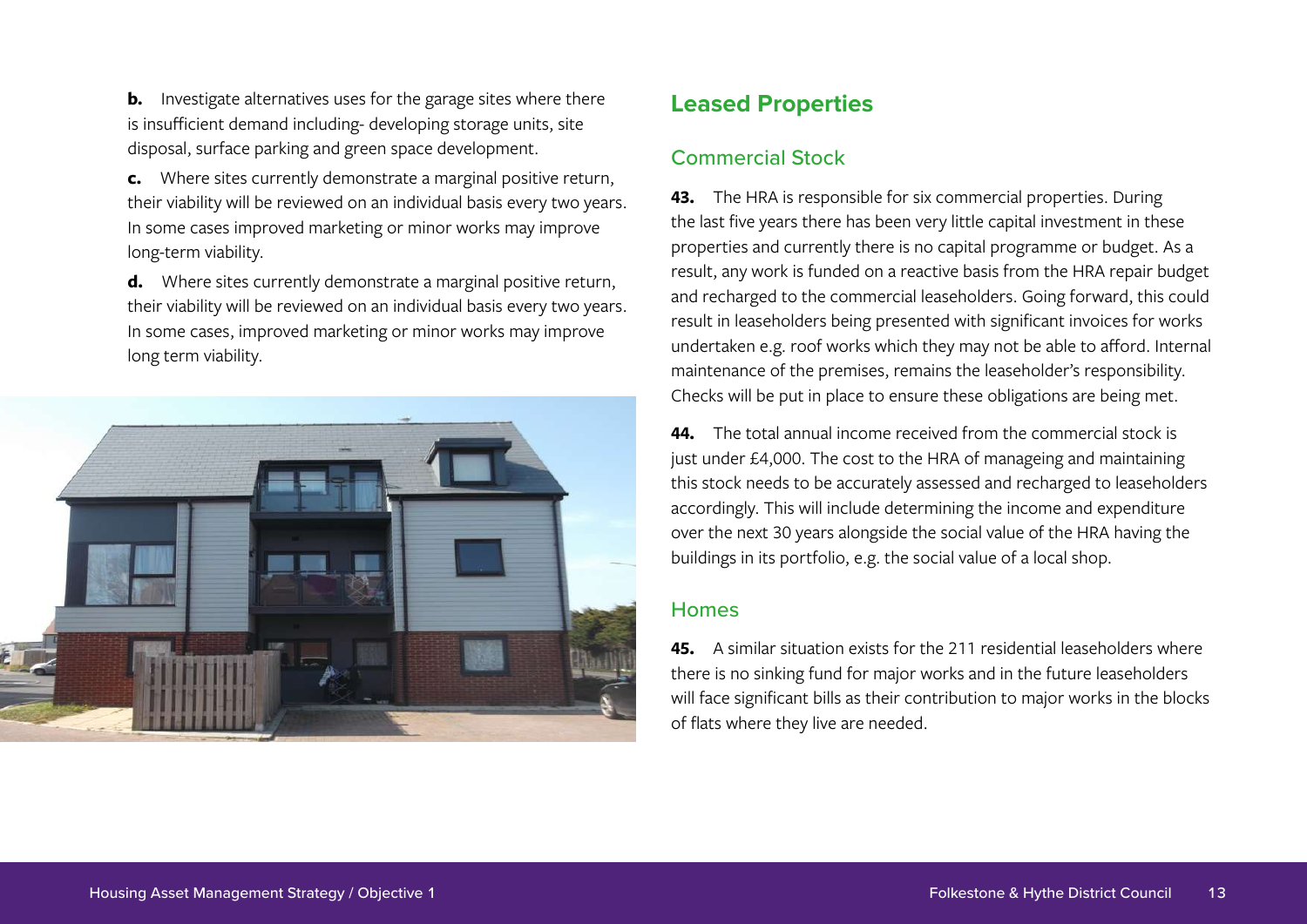#### Other Assets

**46.** The HRA is responsible for the maintenance of a number of other properties including properties leased<sup>10</sup> to other organisations and land leased to tenants, the income from which goes to the HRA. The general principle with all properties leased to other organisations should be that they produce a medium term surplus to the HRA.

**47.** The arrangements regarding each of these properties will be reviewed and their commercial viability and long term sustainability examined along with the affected parties.

### **Non HRA Homes**

**48.** The housing service is responsible for 11 houses and flats in four locations across the district and were purchased with the help of grant(s) specifically to provide temporary homes for homeless households. In order to not exceed the grant threshold, the properties that have been acquired are old, sometimes complex buildings e.g. a large house that has been converted into flats with communal fire alarms etc. In order to provide safe homes and good governance, it is intended that these properties are managed by the HRA Assets and Development Team to the same standards as HRA properties with appropriate recharges to the general fund.

**49.** Future new development will include shared ownership products which will require new policies on maintenance and management to be developed where F&HDC still retains an interest in the freehold.

10 E.g. fisherman's huts; three flats leased from the Radnor Estate

### **Mixed Tenure Estates**

**50.** F&HDC is no longer the sole landlord of its estates. The landlord responsibility is shared by a number of users and it is necessary to review the appropriateness of HRA tenants paying for the upkeep of assets that are not for their sole use, through their rents and service charges.

**51.** With the sale of council houses, the HRA has, by default, taken on responsibility for assets that should be the responsibility of all who enjoy the facilities e.g. the HRA is responsible for pumping stations where significant capital works may be needed in the future. Other examples of shared assets include roads, car parking and sewers. Historically these were the sole responsibility of the HRA but are now used by home owners and other landlords and will need ongoing investment. Work will be carried out to identify and allocate responsibility or costs that are currently being met through tenants' rent.

### **Asset Management Programme**

**52.** The business plan outlines the expected expenditure and income that the HRA needs to plan for over the next 30 years. The Major Works Programme (MWP) details the work needed over a five year timeframe detailing what work will be carried out, when and where. The MWP is the operational driver for the service and will inform tenants, leaseholders, and Right to Buy applicants what is planned for their homes and neighbourhoods.

**53.** A key element of this programme will be the seven year external redecoration programme. With the installation of UPVC windows and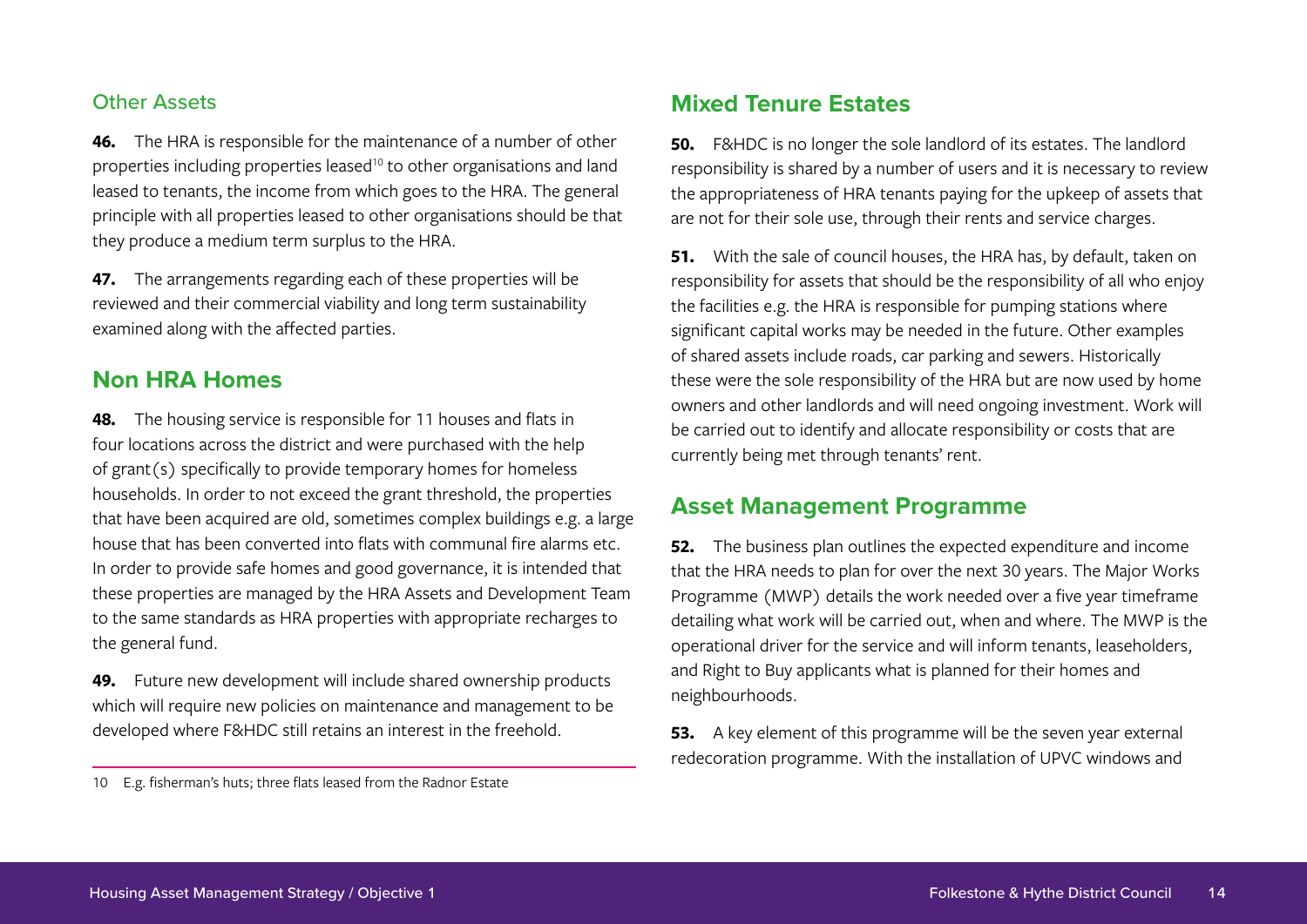composite doors, the need for external decoration has significantly reduced. However, the opportunity to clean and lubricate windows, clean gutters and repair fences should not be underestimated and will reduce the demand for responsive repairs.

**54.** Programmes of works will be as smooth as possible, ensuring work is carried out that maximises tenant safety; the life cycle of the assets; cash flow and operational delivery. This will mean accelerating or delaying work within a plus/minus five year timescale to enable work to be combined, reduce inconvenience to tenants and maximise efficiency. For example, not carrying out major repairs to doors and windows that are due for replacement in five years' time. Another example is making sure that gutters are renewed at the same time as a roof in order to make the best use of scaffolding. This approach will need to be managed with tenants as appearances of their homes could deteriorate in the short term. As a general rule, in order to maximise the life of the asset, the preference will be to push work back in the programme, rather than bring it forward.

**55.** Where viable, and where possible, only one improvement will be carried out at a home within a five year period e.g. a kitchen or a bathroom. This will reduce the disruption to tenants and given the financial constraints on the HRA, deliver improvements to homes throughout the district at the earliest opportunity.

| <b>Element</b>                 | Years 1-30 cost<br>(exc VAT) | % of Total Expenditure<br><b>Years 1-30</b> |
|--------------------------------|------------------------------|---------------------------------------------|
| Roof Coverings                 | £17,095,500                  | 13%                                         |
| Domestic Kitchens              | £15,580,200                  | 12%                                         |
| <b>Central Heating Boilers</b> | £14,725,000                  | 11%                                         |
| <b>Environmental Works</b>     | £11,203,390                  | 9%                                          |
| Electrical Installation        | £11,178,900                  | 9%                                          |
| Domestic Bathrooms             | £9,668,500                   | 7%                                          |
| Windows                        | £8,668,400                   | 7%                                          |
| <b>Central Heating</b>         | £8,264,100                   | 6%                                          |
| Communal Areas                 | £7,681,220                   | 6%                                          |
| <b>Wall Finishes</b>           | £7,136,800                   | 6%                                          |
| Other                          | £1,788,300                   | 14%                                         |
| Total                          | £129,085,230                 | 100%                                        |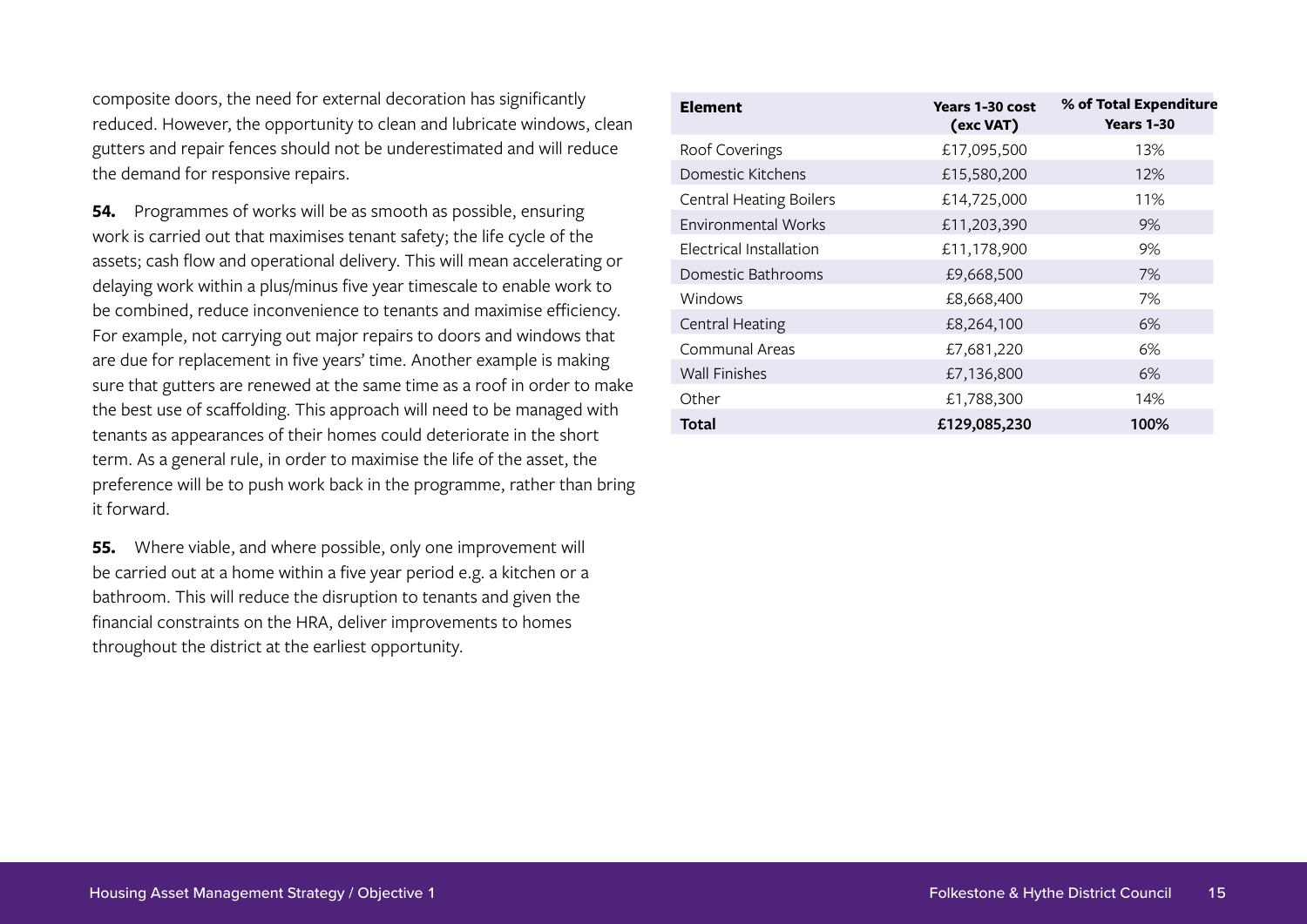# <span id="page-15-0"></span>Objective 2

Develop a social housing portfolio that is fit for purpose, meeting the needs of current and future generations of tenants and their families

**56.** While detailed knowledge of the properties is essential to an effective asset management strategy, so is knowledge of the tenants who live in them and their current and future aspirations. Anecdotally, tenants who have lived in their home for some time are more satisfied than tenants taking up their first tenancies. The lifestyle of a tenant and their ability to look after their home has a significant impact on the number of repairs that are needed, as does the construction of the property.

**57.** A key aspect of place-making is understanding the current and future aspirations of tenants in order to develop thriving neighbourhoods as well as building the right homes in the right places.

**58.** Overall, the adult population of the district is expected to increase by 18% over the period 2021-2039 with 18-60 year olds increasing by 6% and the over 60 population expected to increase by 37%. This means that the number of people aged 75 and over will change from 1 in 10 in 2018 to 1 in 5 by 2043<sup>11</sup>.

**Table 4 - Projected increase in the Folkestone district population over the period 2020-2039** 

| Year | <b>Total Population</b> | <b>Age Group</b> |        |        |
|------|-------------------------|------------------|--------|--------|
|      |                         | $0 - 15$         | 16-64  | $65+$  |
| 2020 | 113,500                 | 19,100           | 66,000 | 28,400 |
| 2024 | 117,100                 | 18,800           | 67,500 | 30,700 |
| 2028 | 120,700                 | 18,200           | 68,800 | 33,700 |
| 2032 | 124,300                 | 17,900           | 69,200 | 37,200 |
| 2036 | 127,900                 | 18,000           | 69,600 | 40,300 |
| 2039 | 130,500                 | 18,300           | 70,200 | 42,000 |

Source: KCC Housing Led Forecasts (November 2020) - Interactive Population Toolkit

#### **Table 5 – Projected increase in the over 60 adult population 2021- 2039**



11 KCC data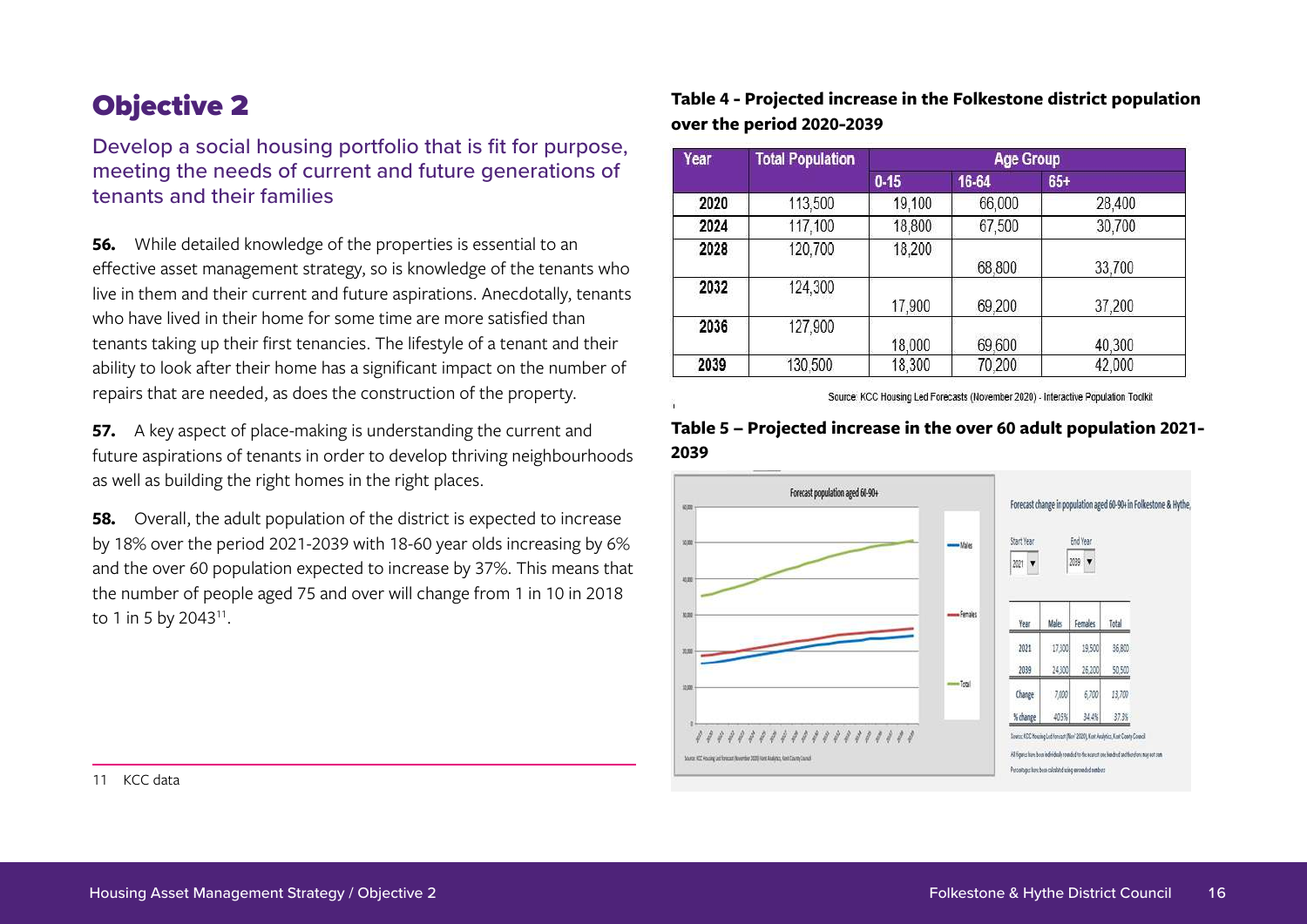**59.** National research indicates that most people will continue to live in their homes (whether owned or rented) but are likely to require support and facilities to assist them to continue doing so as they age. Where people do need to move to specialist accommodation such as sheltered, extra care or a care home, this will be when they are much frailer and/or often in response to an unplanned for event e.g. illness/accident.

**60.** Enabling older people to move into more appropriate accommodation, often releasing larger family homes is an important consideration for F&HDC and for tenants who could have a more enjoyable and safer lifestyle in their later years. However, with an understandable reluctance to move, F&HDC will need to develop an attractive 'downsizing offer' to encourage tenants to make such moves.

**61.** While sheltered housing will not be the preference for all older people, population demographics indicate a continued long term demand and the housing portfolio should continue to provide older people's housing accommodation that is attractive and meets the increasing demand.

**62.** Having an appropriate level of suitable older person's accommodation is a critical aspect of delivering the housing service in the future. From an asset perspective, this may involve a combination of conventional sheltered, extra care as well as general needs housing. Understanding the needs of an ageing population, the impact of manageing a service for tenants with increasing vulnerabilities together with providing buildings from which the services can be delivered is a key action for the housing service.

**63.** The Kent County Council market position statement on housing for

the elderly identifies a need in the F&HDC district of an additional 260 units of housing with care by 2026 and a further 55 by 2031. The majority of these new homes are likely to be provided by the private sector but the HRA will have a role to play in meeting this demand.

**64.** The housing service will endeavour to influence the future delivery of "Lifetime Homes" with s106 properties<sup>12</sup> delivered by private sector developers, enabling tenants to live healthier lives and remain part of their communities longer.

### **Adaptations for Disabilities**

**65.** Adapting homes is key to meeting the changing needs of the tenant, helping them to live in their homes for longer. However, where homes are under occupied, efforts will be made to encourage tenants to move to more suitable accommodation and, most likely, freeing up much needed family accommodation.

**66.** In all cases, a value for money judgement needs to be made comparing the work that is needed to adapt the property with the benefit it will bring. In some cases, it may be necessary to move a tenant to ensure the best responses to their need. For example, a move to a home that has already been adapted and better meets the tenant's need , or a new purpose built home. These factors would be considered alongside the tenant's wishes.

**67.** As adaptations are often expensive, a register of adaptations and

<sup>12</sup> Section 106 (s106) are agreements between the local authority and developer to provide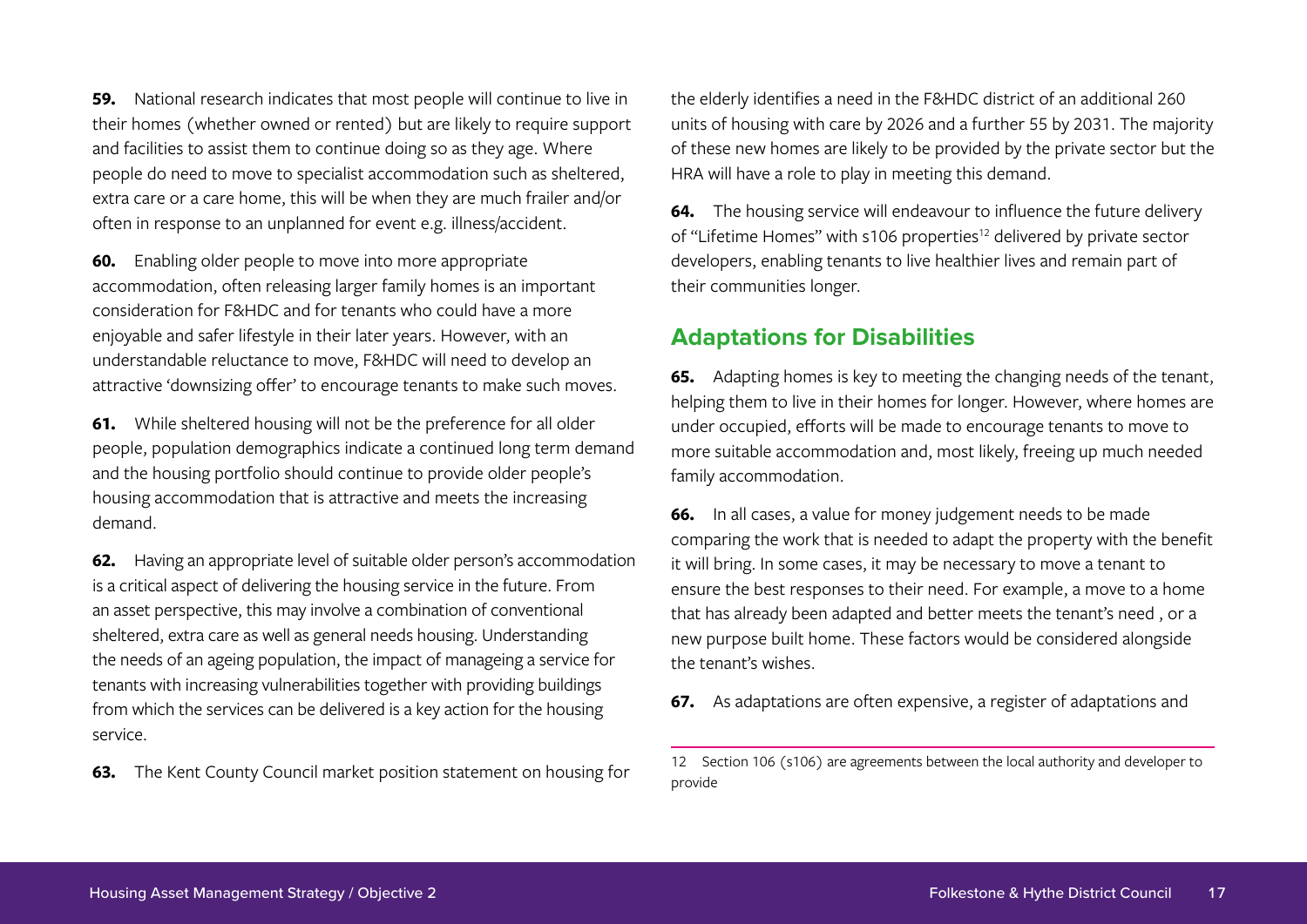adapted properties will be maintained. Where possible, homes would be re-let to a household with similar needs and/or to recycle adaptation equipment.

**68.** Only in exceptional circumstances will adaptations be removed for new tenants e.g. the removal of a shower and installation of a bath (when the initial adaptation was the opposite). Wherever possible, adaptations will be designed so that they can be used by all types of tenure.

### **Stock Sustainability**

**69.** Not all of the housing stock is sustainable for long-term investment as some properties have poor layout or construction. Some of the council's sheltered schemes are no longer fit for purpose, being difficult to let with have high energy usage. Future options will include change of use, disposal, adaptation, remodelling and potentially demolishing and redeveloping. All of which will require careful planning and discussion with tenants to ensure support for the work.



**70.** Where there is demand for larger homes the option to increase the size of properties, through extension, including building up on existing blocks of flats and creating rooms in the roof space. This is likely to be more cost effective than increasing the buildings footprint and more acceptable in planning terms.

### **Regeneration**

**71.** Area regeneration will be considered where a neighbourhood is failing to meet tenant expectations or future viability is no longer evident. In these cases, a strategic master plan will be developed in conjunction with relevant agencies.

**72.** Where regeneration is to take place, a variety of delivery vehicles will be considered including mixed use development, selling or swapping land to support the viability of priority schemes, gifting land in return for nomination rights, new build social and affordable rent models.

**73.** Decisions about which stock is to remain, which should be demolished or be re modelled, what to build, where to build and for which client groups will be taken in the context of neighbourhood strategies and local demand. Opportunities will be provided to local residents to become involved in the process helping to shape the future of their neighbourhoods.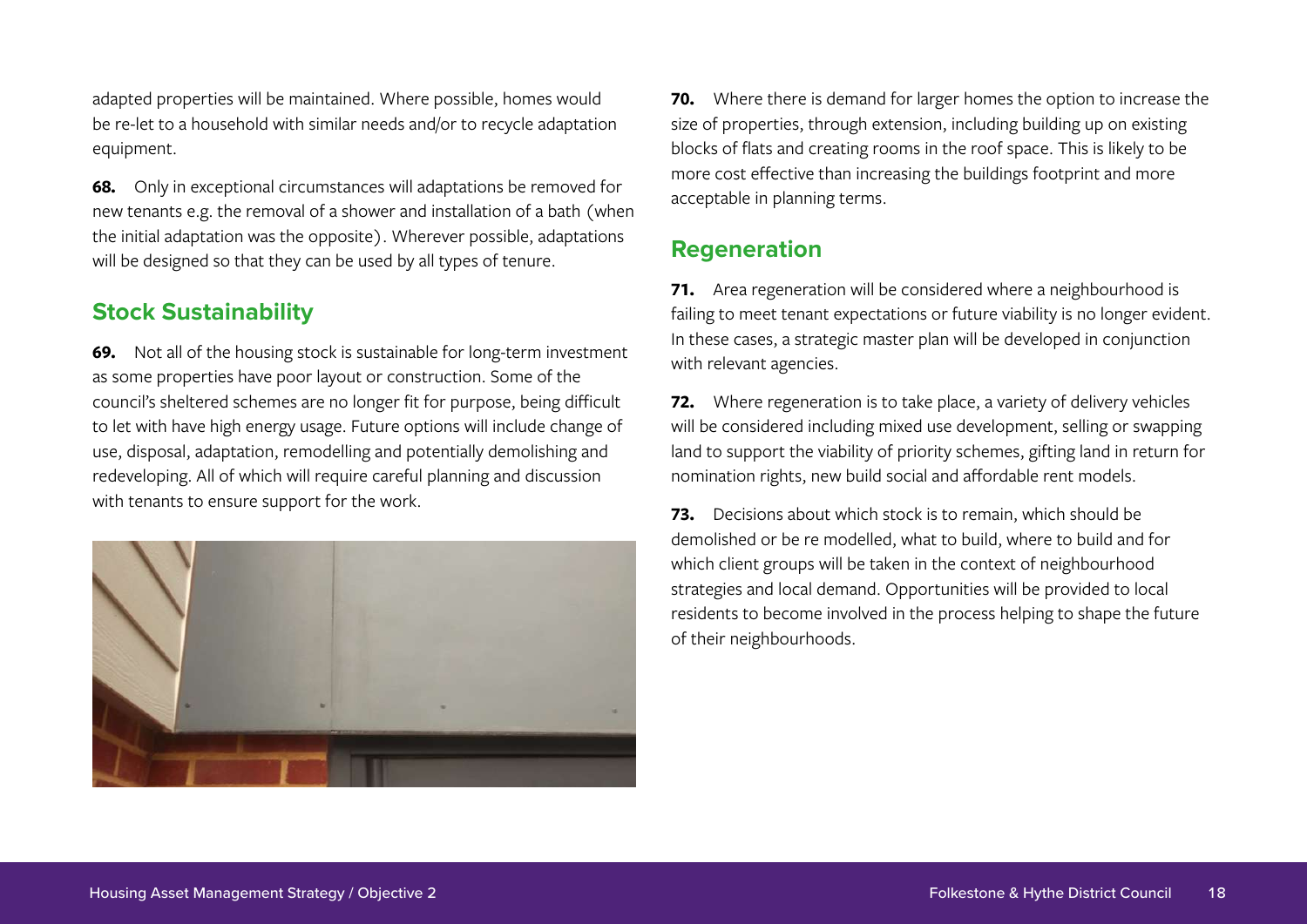### **Development Opportunities**

**74.** The HRA has a separate New Homes Development Strategy.

**75.** The council has set an ambitious target to develop 300 affordable new homes during the period 2015 - 2026 and a further 1,000 new affordable new homes over the period 2025 – 2036. This will include those built at Otterpool Park, acquisitions and s106 contributions from private housing developments<sup>13</sup>.

**76.** In maximising the affordability of new developments, a variety of funding options including outright sale, first time affordable homes, shared ownership life-time homes, extra care schemes, key worker accommodation and affordable rents<sup>14</sup> will be considered. The priority will be the provision of homes for social rent<sup>15</sup> but cross subsidy models may be necessary to deliver schemes that are viable.

**77.** The current financial criteria for all new HRA homes is to have a net present value (NPV) of zero (break-even) over 30 years. This criteria will need to be reviewed as new schemes are designed to zero carbon in use standards and may be more costly to build and maintain. Future schemes may need to be mixed use developments combining affordable housing, shared ownership and outright sale in order to also provide homes at

social rent levels. The approach and modelling parameters will be detailed in the HRA New Homes Development Strategy.

**78.** Consideration will be given to evaluating the HRA development programme as an entity that needs to achieve a NPV of zero overall. This approach will provide flexibility to offset schemes that do not break even with those that break even sooner.

**79.** Where the council has land and buildings in the general fund that may be suitable for housing, the HRA will consider purchasing suitable assets at appropriate rates.

**80.** Consideration will be given to the disposal of HRA assets that do not fit the future housing portfolio due to demand or maintenance costs. This could include sale at below market rates for first time buyers prepared to invest sweat equity<sup>16</sup> in improving their first home.

**81.** In developing the housing portfolio, the HRA will, subject to financial viability, in addition to building its own homes, acquire homes on the open market, from housing associations as well as buying back excouncil stock.

**82.** The council has Development Status with Homes England which enables F&HDC to access government grants for new development opportunities. The current HRA development programme is small and self-funded. In order deliver its development aspirations, this approach will be reviewed to maximise grants along with other funding models.

**83.** Where the HRA develops new homes they will, as far as possible, be to net zero carbon in use standards and to Lifetime Homes Standards.

<sup>13</sup> The HRA Business Plan was updated in 2020 including a four year development ambition of 140 new homes and will need updating in order to achieve the initial phase of 300 homes by 2026.

<sup>14</sup> Affordable rent is 80% of market value rent for the property. F&HDC has pegged its affordable rent at the local housing allowance level. Homes England may require the 80% of market rent model to be used in providing grant.

<sup>15</sup> Social rent is the rent charged for HRA homes and is regulated by the Regulator of Social Housing. For the period 2020 - 2025 the maximum rent increase is CPI+1%.

<sup>16</sup> Sweat equity refers to a person contribution toward a venture. Generally comes in the form of physical labour, mental effort, and time.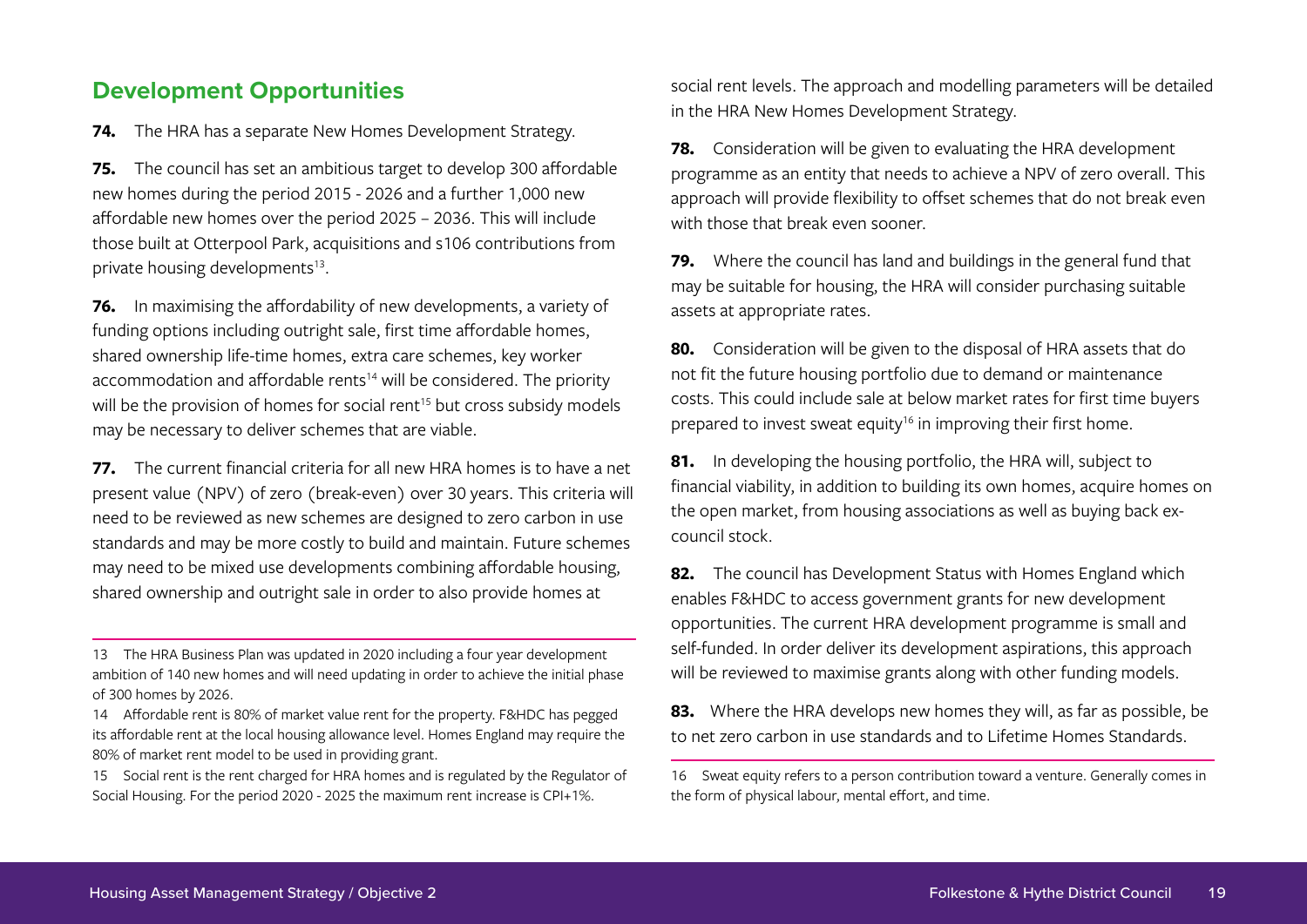Where this standard cannot be met, approval will be obtained through an internal officer the Investment Panel<sup>17</sup>. Construction and services will be designed to accommodate future developments in the transition to net zero carbon, many of which are currently not clear and reliant on future technologies not yet developed eg. use of hydrogen.

**84.** With the increased emphasis on reducing carbon emissions and with government support, off-site construction, (also referred to as Modern Methods of Construction (MMC)<sup>18</sup>), will feature significantly in the New Homes Development Strategy. However, what can be built on a site is dependent on many factors and this method of construction will not be suitable for all locations.

**85.** It is important that F&HDC decides what type of MMC it will use, enabling procurement and future maintenance cycles to be developed. In addition, training will be needed to maintain the new types of construction as well as how best to live in the new homes that will have different approaches to heating and controls.

**86.** Where the council purchases homes, including through s106 agreements, it will have less choice and control over the standards of layout and thermal value than in the standards it sets for its own developments. In modelling the financial viability of any acquisitions, the cost of retrofitting the properties to meet net zero carbon in use will be part of the overall viability assessment.

**87.** The district has "brownfield" (former use) sites that are suitable for development. Suitable locations will be reviewed against the development priorities and available resources to decide how best to take each site forward. The vehicle to capture these opportunities is the Housing Development Portfolio<sup>19</sup>.

**88.** In creating the critical mass necessary for development and regeneration, the purchase of land and properties may be necessary e.g. post war system build homes that have low thermal values and will be expensive to achieve acceptable carbon emissions. This type of property often occupies a large plot of land which, when a number are brought together can provide an opportunity to increase the density and provide better homes on the same overall footprint. This approach may include the purchase of properties previously sold under the Right To Buy (RTB) scheme.

**89.** In order to improve efficiency and resident satisfaction, building new homes and developing existing homes will adopt a Building Information Management (BIM) system approach<sup>20</sup>. A Soft Landings<sup>21</sup> approach will also be introduced which requires the team to be fully aware of the project's success criteria. It also requires those required for the future maintenance of the building along with the end users be closely involved in the project, especially in the decisions which affect operation and management of the delivered building.

<sup>17</sup> Terms of reference to be developed. See para 121 for further details

<sup>18</sup> Modern Methods of Construction' (MMC) is a wide term, embracing a range of offsite manufacturing and onsite techniques that provide alternatives to traditional house building

<sup>19</sup> An internal document that records potential new build sites.

<sup>20</sup> See digital agenda, p29

<sup>21</sup> Soft Landings – a strategy to ensure transition from construction to occupation is as smooth as possible.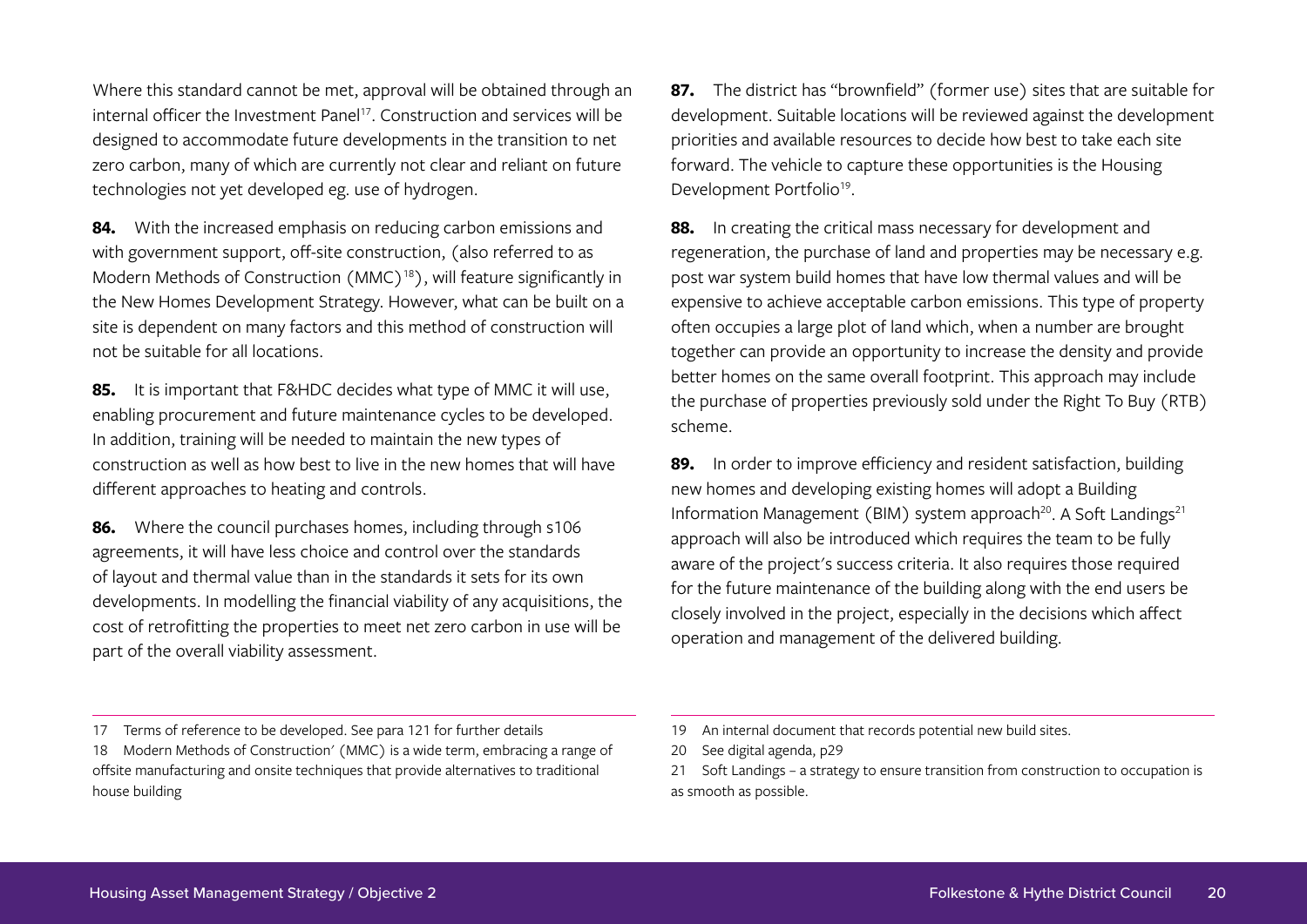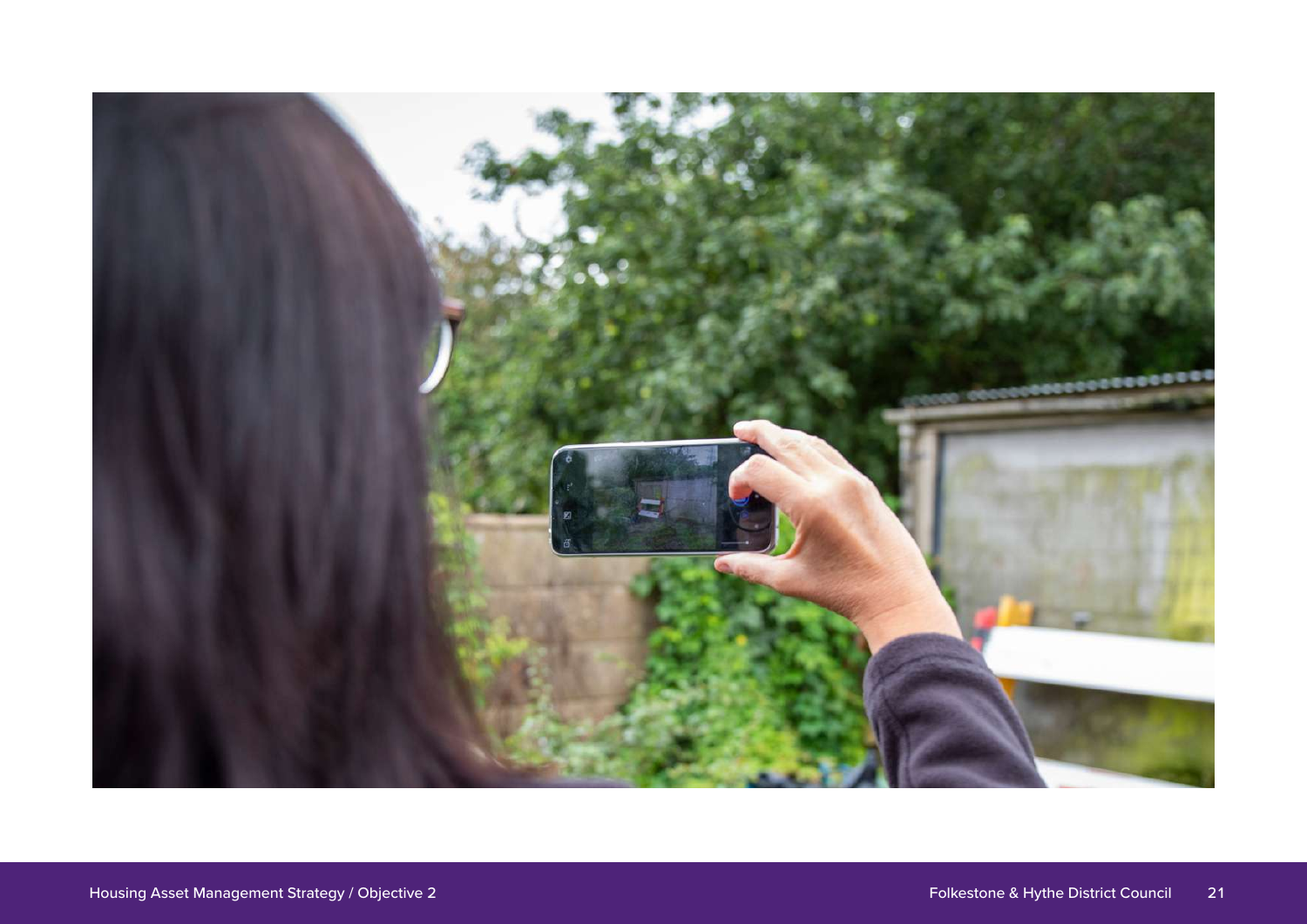# <span id="page-21-0"></span>Objective 3

Improve the energy efficiency of the housing stock and the ways of working to reduce carbon emissions and levels of fuel poverty by achieving a minimum EPC rating of C by 2030 and operational net zero carbon in use by 2050 for all of its housing stock.

**90.** The HRA has a separate Carbon Reduction Strategy (to be drafted).

**91.** In the 1970s just a third of UK homes had central heating; today 95% of UK homes are centrally heated, with gas and oil fuelling more than 90% of the UK's housing stock. The government's 2020 Energy White Paper, 'powering our net zero future', proposes new measures to start switching home heating to low-carbon alternatives. Although existing boilers won't need to be replaced immediately, it does mean that from the mid-2030s, it will not be possible to get a traditional gas or oil boiler installed. Instead, a low-carbon heating system or an appliance that can be converted to use a clean fuel will need to be installed. For more information: **[Future of Gas Boilers](https://www.which.co.uk/news/2020/12/gas-boilers-banned-in-new-builds-from-2025-what-does-this-mean-for-you/).**

**92.** Systems such as heat pumps or hydrogen-ready boilers will be likely candidates to replace gas and oil boilers in the future. Against this background, the HAMS advocates careful planning, replacing boilers on a failure basis and not life expectancy in order that the most suitable appliances can be installed.

**93.** Moving towards net zero carbon (NZC) will be complex and reliant on technologies yet to be discovered or commercialised. New technologies may have more expensive life-cycle costs, impacting on the HRA 30 year business plan. Careful planning will be necessary to avoid costly mistakes and abortive work. However, careful planning is not a reason for being over cautious and the roll out of electrical charging points and the requirement for contractors to use electric vehicles are realistic considerations for future contracts.

**94.** The Fuel Poverty Regulations 2014 required that by December 2030, as far as reasonably practicable, where people live in fuel poverty their homes have a minimum EPC rating of C. The assessment of fuel poverty varies with tenant circumstances and for simplicity the HAMS advocates planning for all homes to be retrofitted to a minimum EPC level C by 2030.

**95.** The council's housing stock has benefitted from a history of energy efficiency improvements. These measures have helped to achieve an average rating for the stock of EPC C. However, it still has almost 700 homes in the EPC D, E, F and G range which need to be improved along with the 11 homes purchased for temporary accommodation which have EPC ratings of E and D.

**96.** At the moment, the government's position on zero carbon and new build is not totally clear. There is discussion that new homes built from 2025 onwards are zero-carbon ready, including consulting on whether it is feasible and appropriate to end the connection of new-build homes to the gas grid. Similarly, proposed changes to the Building Regulations to reduce carbon emissions would, by default, prohibit the installation of gas boilers in homes built after 2025, although these changes have not yet been adopted. The HAMS makes a commitment that, as far as possible, the new homes built by the HRA will be to net zero carbon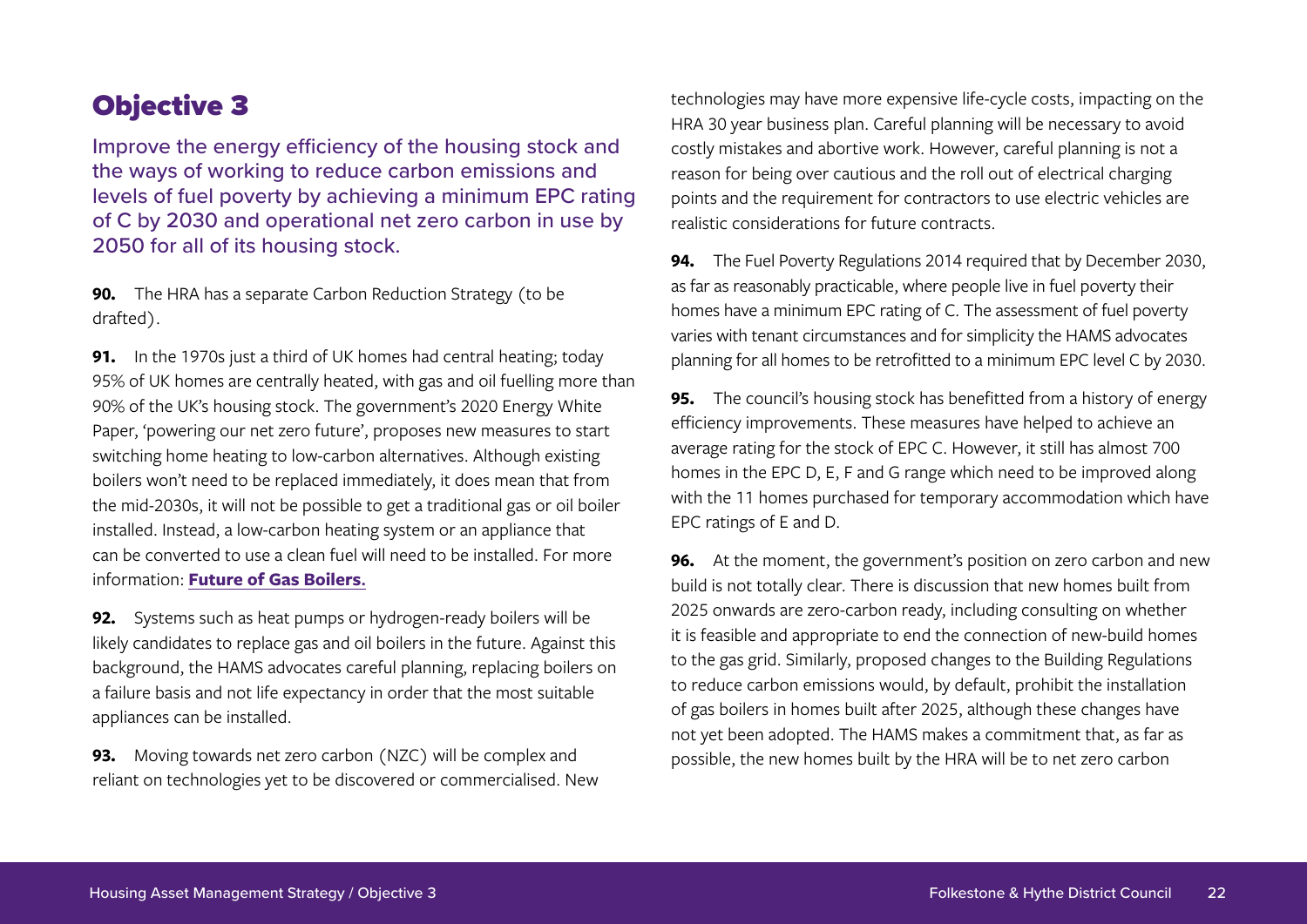in use standards and ready to accommodate future carbon reduction initiatives. Where homes and schemes are refurbished similar standards will be aspired to.

**97.** Net zero carbon is not something the HRA can achieve<sup>22</sup> without significant additional government funding and changes to the national infrastructure, e.g. the National Grid will need to provide electricity from renewable sources in order for zero carbon to be fully achieved. Where homes meet NZC standards it may be possible in the future (depending on legislation) to levy an increased rent or service charge (which could be offset by the reduced heating costs), which could help to fund the cost of retro fitting or building new homes to higher thermal values.

**98.** Individual NZC strategies will need to be developed for the various house types but in general it is expected that the approach will be:

- **a.** Fabric first ensuring the roof, wall, windows etc. of homes are as energy efficient as possible.
- **b.** Worst first tackling properties with the lowest EPC rating.
- **c.** Lowest regrets minimising the likelihood of having to replace work through being early adopter of new initiatives<sup>23</sup>. In this respect F&HDC should be a follower and not a leader of new initiatives.

**99.** Within the stock, there are some 300 properties that are not on mains gas and rely on either electric, oil or LPG for their heat and hot water. These properties have EPC ratings ranging from E to C and will

22 The assumption is made that the housing stock will not move off grid and become totally reliant on renewables.

23 Ground source heat pumps are currently being promoted but their impact on tenant lifestyles are not fully understood.

be particularly costly to run and have high carbon emissions. These properties will be prioritised for energy efficiency works.

**100.** A further priority will be the HRA sheltered housing schemes which are some of the highest consumers of gas in the buildings owned by the council. Overall the schemes have an EPC rating of C, with individual flats ranging from an EPC E to an EPC B.

**101.** Future homes will need to meet both the NZC agenda and the needs of tenants. How this will be achieved will need careful planning, for example, replacing a gas boiler with a ground source heat pump will produce less carbon but on its own, is likely to increase the energy bills for tenants due to the cost of electricity to operate the heat pump. This could be offset with increased thermal insulation and the installation of photo voltaic (PV) panels to produce electricity.

**102.** It is already the case that at least 1.5C of global warming is 'locked in' and the impacts of this warming along with other adverse effects of climate change, air pollution and flooding will form part of any holistic net zero strategy.

**103.** Overheating is already a key consideration in sheltered housing schemes, where better insulation, draft free homes and increased use of electrical appliances all add to the problem<sup>24</sup>. With global warming, this problem will increase and needs to be catered for through design and not mechanical means which will create carbon emissions.

24 According to the Chartered Institution of Building Services Engineers over heating is defined as 'conditions when the comfortable internal temperature threshold of 28C is surpassed for over 1% of the time'. Temperatures above 35C present a significant danger of heat stress.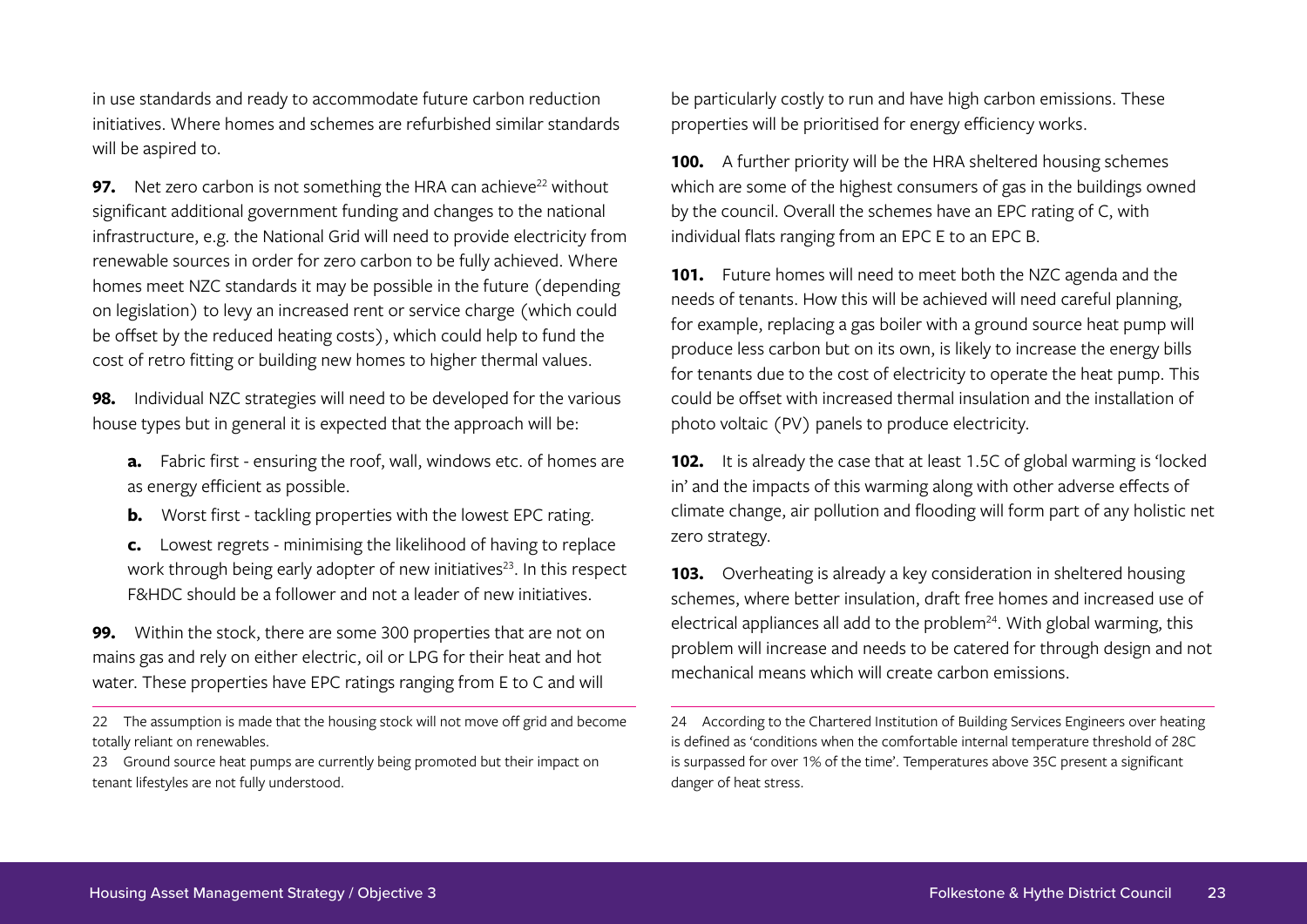#### **Table 6 Gas Consumption of F&HDC buildings 2018-19 (total consumption 1,871,922 KWH)**



**104.** Where it is uneconomic to retrofit properties to meet the zero carbon agenda, consideration will be given to their disposal. However, although this may be a sound economic approach, it runs the risk of further breaking up the housing portfolio and does little to address the global NZC agenda on the assumption that purchasers will not achieve net zero carbon.

**105.** A key approach of the HAMS is that work is carried out 'just in time', with a fabric first approach to the carbon agenda. This means additional insulation would be installed where the need has been identified but the replacement of windows would only happen when the windows need to be replaced and not earlier to achieve carbon reduction targets.

**106.** When specifying materials, consideration will be given to the complete carbon cycle including manufacture, delivery, installation, cost in use along with the embedded carbon at the end of a products life cycle. Examples include the use of recycled product's, for example the materials in UPVC windows can be recycled several times before they become landfill.

**107.** The HAMS embraces modern technology and different ways of working to reduce the carbon footprint of the property portfolio. This will include remote monitoring of equipment. Examples might be systems that will not need an engineer to travel to site, working with tenants to diagnose repairs remotely using smartphones, video-conferencing and equipment that diagnoses and self-reports faults.

**108.** The NZC journey will include encourageing behaviour change and the development of new skills for staff, tenants and the contractors it works with. It will mean working with tenants to not only adapt their lifestyle to living in low carbon homes, but also their approaches to recycling and communicating digitally. On new developments, this may include the use of car pools, reducing the need for car parking and potentially creating space for more homes and green space.

**109.** Contractors will be required to demonstrate the same level of commitment to environmental sustainability as F&HDC, ensuring waste is minimised and where possible, recycled and providing environmental benefits.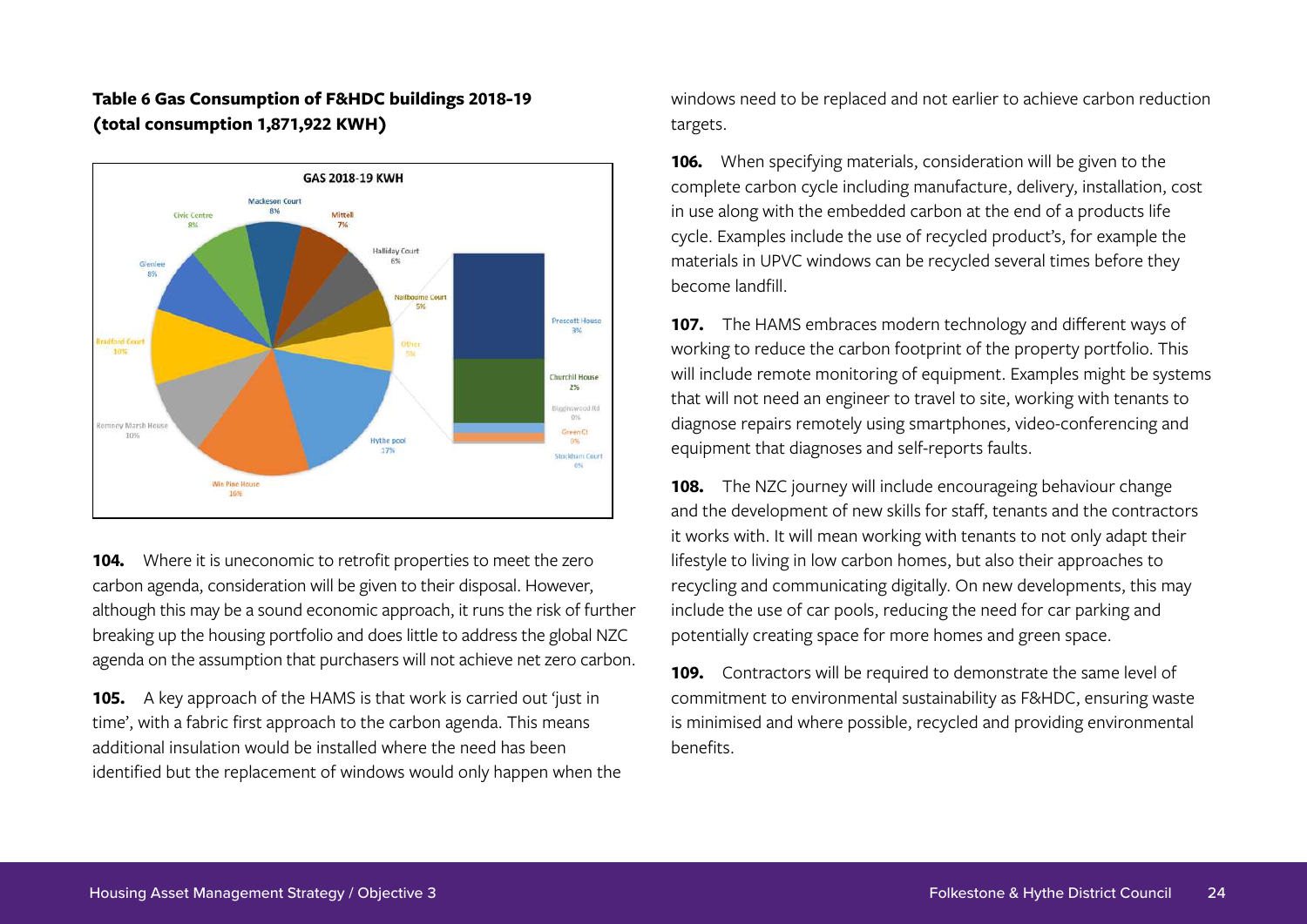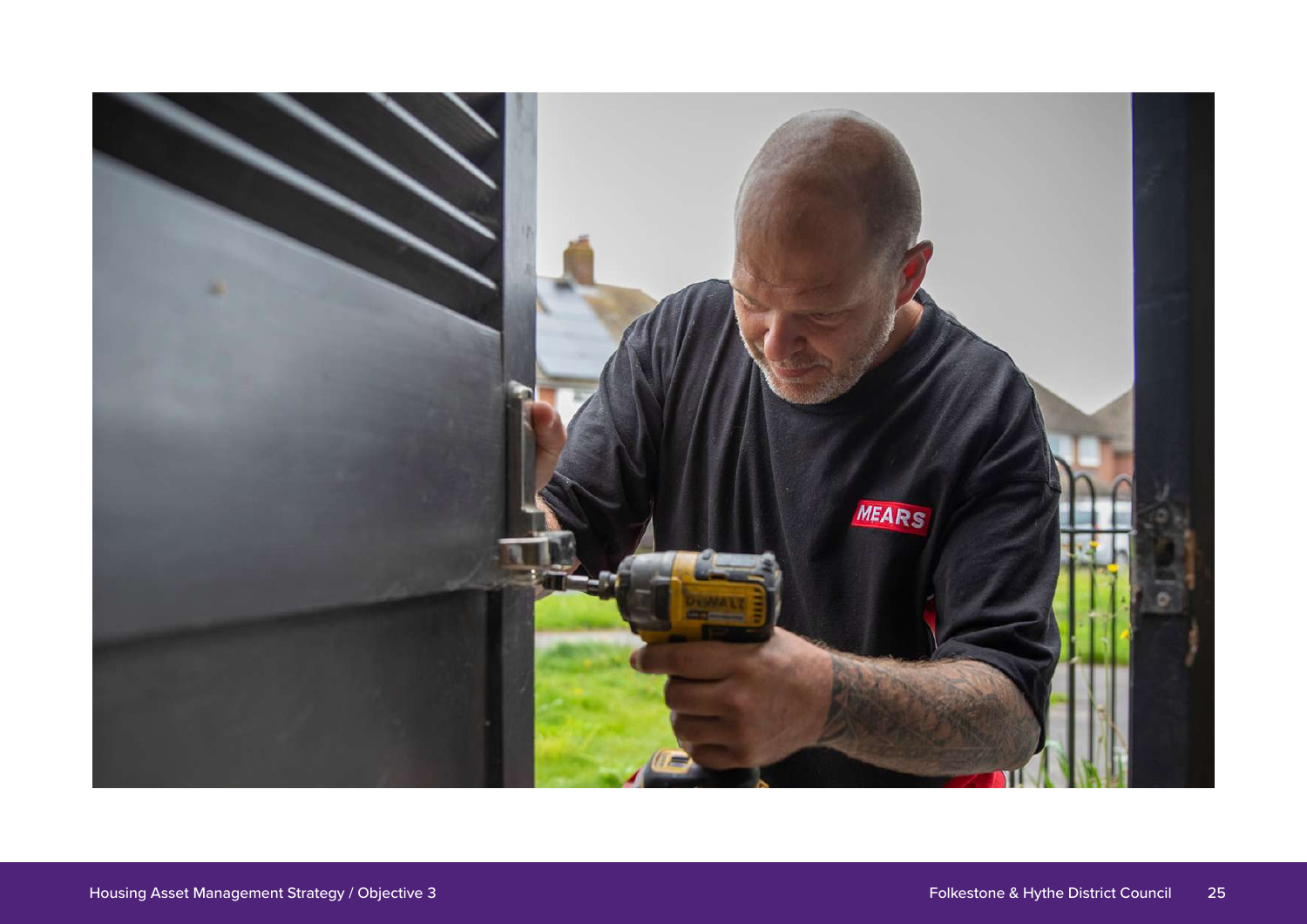# <span id="page-25-0"></span>Objective 4

Maximise efficiency, supporting the local economy, developing skills and re-cycling the Folkestone pound

### **Supporting the Local Economy**

**110.** Procurement of work outlined in the HAMS will, where possible, encourage the employment of labour and companies from the within the district.

**111.** The new build programme will draw heavily on the use of Modern Methods of Construction (MMC) which makes significant use of factory produced components, often using semi-skilled labour. Encouraging contractors to establish factories within the district to produce the required components would enable the employment of local labour, ideally tenants building HRA homes. Building local reduces the carbon miles the material and labour travels. From a business perspective, these factories could have a wider customer base, supplying some of the new homes at Otterpool Park and maybe developments in neighbouring districts. Contributing to the local economy will be a consideration when determining the type(s) of MMC F&HDC should invest in.

### **Maximising Efficiency**

**112.** Efficiency is not just about cost and achieving upper quartile performance. Efficiency from asset management is long-term and reliant on careful evaluation and specification of materials and construction methods. Efficiency is future proofing, it is ensuring what has been

specified is delivered and installed correctly, it is replacing materials when necessary, not before.

**113.** Efficiency will need careful planning of maintenance programmes, not painting surfaces that are to be replaced and accepting they will not be aesthetically pleasing, undertaking only essential work on homes and estates that are identified for regeneration and accepting a managed decline.

**114.** The Asset Management Programme is based on the 2021 stock survey which is an indicative guide for planning and financial modelling. Life expectancy of building components are assessed visually and have wide variation in practice. Operationally, before work is undertaken, reference will be made to the housing service's primary database (Northgate), to determine if work is needed or whether a further inspection is necessary. For example, the stock survey may indicate windows need replacing, but if there are no repairs reported, the need for window replacement on maintenance grounds is questionable. Future programmes of work will be based on the stock survey but determined using data from Northgate, ensuring that only work is carried out where it is needed.

**115.** A data driven approach to the delivery of planned maintenance programmes may result in components not being replaced until they have failed which will result in a pepper pot approach<sup>25</sup> and possible complaints but the careful use of data and planning should maximise the just in time approach to asset management.

<sup>25</sup> There may be anecdotal argument that this approach is not cost effective, economies of scale etc. that should be challenged.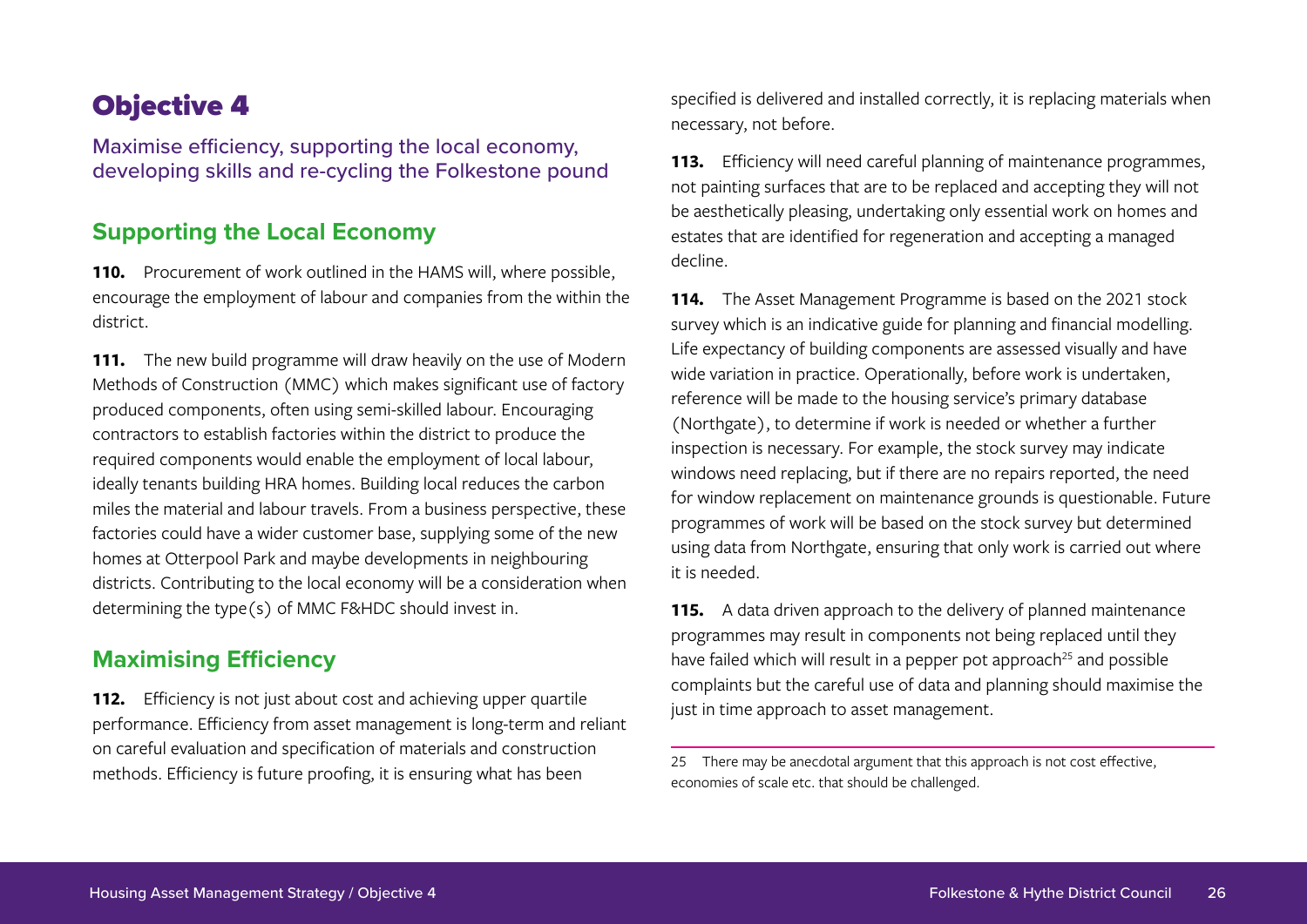<span id="page-26-0"></span>**Table 7 - Expected life of key building elements used in the stock survey and therefore in the HRA business plan**

| <b>Building Component</b> | <b>Life Expectancy</b><br>years |
|---------------------------|---------------------------------|
| Roof - pitched            | 70                              |
| Roof – flat               | 25                              |
| Wall structure            | 50                              |
| Windows                   | 30                              |
| External door             | 30                              |
| Space heating             | 15                              |
| Sanitary ware             | 40                              |
| Flectrics - rewire        | 50                              |

### Delivering the Strategy

**116.** The HAMS has its own action plan that will help to deliver the strategy. Progress will be monitored quarterly by the Housing Leadership Team and to the Corporate Leadership Team through the Service Plan monitoring. The plan identifies what needs to be done, what the expected outcome looks like, time frames and the officer responsible for delivering the action. The plan will link with and inform both the Housing Service Plan and those of other directorates. Critically, it is the basis for the Major Works Programme which details the work to be undertaken over the next five years - the current year in detail with subseequent years in less detail. This programme will be agreed annually as part of the budget setting process and shared with tenants. Significant changes in the programme will be accounted for in the HRA business plan. The Northgate database will be at the heart of planning the delivery programme.

**117.** The preferred approach to delivering maintenance and new homes will be to work in partnership with contractors and consultants ensuring lean structures and simple processes, avoiding duplication while retaining appropriate contract management and governance.

**118.** With detailed information from the stock survey, accurate programmes of work can be constructed and contracts procured against the delivery time lines. The skills necessary to deliver the programmes can be with staff or through the engagement of consultants.

**119.** Where possible, viable local contractors will be used to maximise local employment, develop skills, employ apprentices and invest in the district. This may need changes to current IT, procurement policies and financial rules in order to accommodate smaller contractors depending on their financial and operational capacity.

**120.** Regardless of size, a requirement of working for F&HDC will be to have ICT compatible links to update the Northgate system that provides a digital dialogue for invoicing, contract changes and the storage of documents.

### Risk Management

**121.** An officer Investment Panel will be established having oversight of all commercial risks the HRA intends to undertake. The panel will be a gateway through which investment proposals will need to pass at key stages e.g. approving the viability of a new build scheme; the disposal of property; the entering into of complex contracts such as Joint Ventures. The panel will initially comprise of key officers from procurement, finance and housing.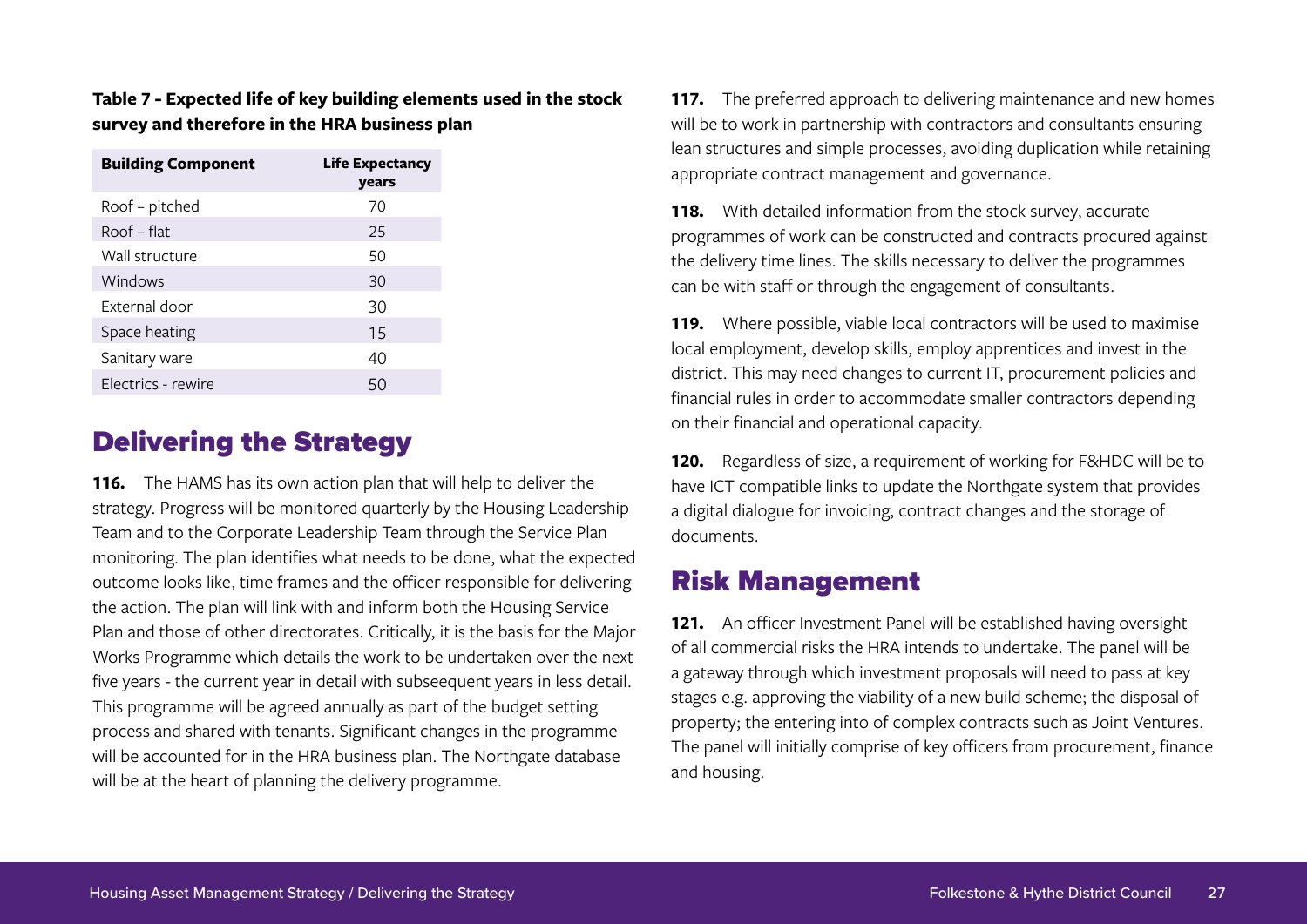<span id="page-27-0"></span>**122.** Governance of major projects will be exercised through a risk management approach. All aspects of contract procurement and delivery will be the responsibility of individual officers. Contractors will be required to demonstrate both independent and joint approaches to quality control, in this way improving health and safety compliance and performance reporting.

**123.** In addition to the routine audit programme, the critical areas of landlord compliance will have a four line control of risk as follows:

- **a.** Engineers qualified to carry out work
- **b.** Contracting companies employ their own quality control
- **c.** F&HDC employed quality control
- **d.** A third party independent scrutiny of works. It is intended that this will be a single expert company providing scrutiny across all of the big 6 areas<sup>26</sup> of landlord compliance.

**124.** The caretaking service will have an increased role in carrying out minor repairs.

**125.** Redevelopment of estates and properties will be driven by the ability of the housing portfolio to meet demand as well as the economic viability of the existing stock. In crafting the Major Works Programme, the economic viability of manageing and maintaining individual stock will be evaluated across the district and investment decisions made to retain, improve or dispose of stock.

26 Big 6 refers to the correct maintenance of gas, water, electrical, fire, and asbestos and lifts equipment and services.

# Void Properties

**126.** A key element of having sufficient housing is how quickly homes are re-let after they become vacant, ensuring homes remain vacant for as shorter time as possible. On average, there are around 200 voids annually, at any point in the year 6% of the stock is in the process of being re-let.

**127.** The approach to void properties and day-to-day repairs will be reviewed, encouraging contractors to complete work quickly and 'right first time' developing timed appointments in exchange for more flexible works scheduling including evening and weekend working. Where major works are required, the priority will be to let the property and agree a works programme with the incoming tenant, providing tenant choice on what is to be done and when.

## Involving Tenants and Stakeholders

**128.** Co-regulation requires landlords and tenants to work closely in scrutinising the delivery of standards and local offers. This is a key element of the housing service's vision and a requirement of the Regulator of Social Housing.

**129.** Tenants are, and will increasingly be involved in shaping service decisions. The mechanisms for this are outlined in the Tenant Engagement Strategy.

**130.** The preferred method of communication with tenants will be digital, maximising the website, email, text and social media to improve and extend the services provided. Electronic communication is easier, cost effective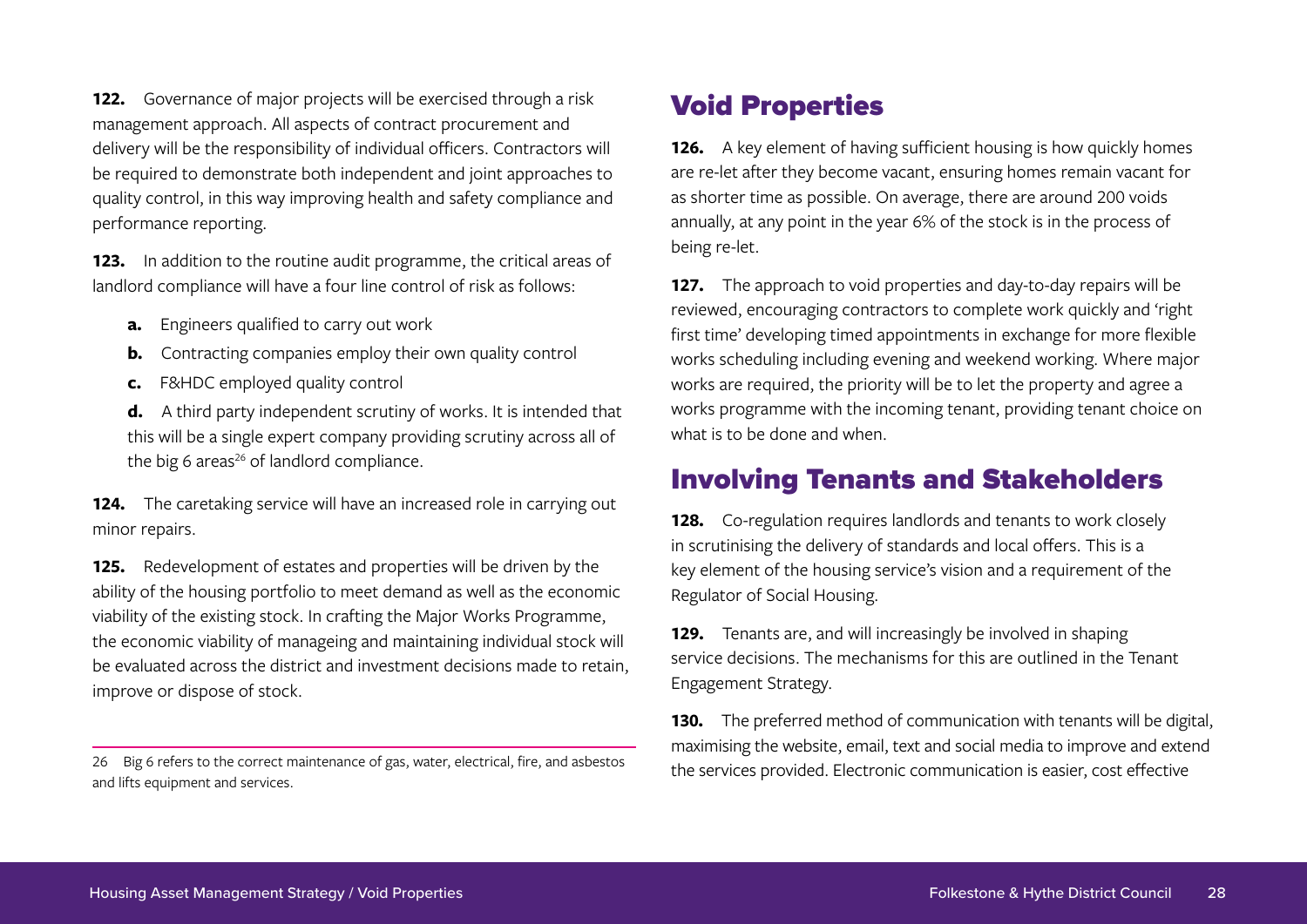<span id="page-28-0"></span>and more responsive to changing circumstances. Where practical, each tenant will be given a choice over how they receive communication.

**131.** Councillors will be kept informed of all major works programmes through the annual asset plan and specifically, when a contract starts in their ward.

**132.** Tenants will be involved in the work programme and when work is scheduled for completion to their home. During major capital schemes, tenants will be supported by Customer Liaison Officers which will be a requirement of, and paid for through the contract.

**133.** Creating ownership of communal areas is often difficult. Where there is interest a 'responsible tenant' programme will be developed. This may involve a tenant or tenants in a block of flats becoming the point of contact for access and monitoring of works in communal areas. With 180 blocks of flats this could be a major undertaking but worthwhile. The payment of out of pocket expenses would be considered.

### Keeping Stock Data up-to-date

**134.** The information on the housing stock is stored in the Northgate management database and was updated in 2021 following the stock survey. Having invested in this comprehensive survey it is important that the information is kept up to date when the following happens:

- **a.** If there are any major changes to a building, e.g. new windows are installed, adaptations undertaken, room numbers change.
- **b.** If work is carried out at change of tenancy e.g. new kitchen is installed.

**c.** As a result of surveying year one of the five year major works programme where it is found that work is not required and a new remaining life cycle date is needed.

**d.** As a result of any survey carried out as part of the tenancy audit e.g. the tenant may have carried out changes without approval.

**e.** As part of an annual programme that ensures 20% of the property portfolio (including the above) are surveyed annually commencing in 2024.

### Impact of the Strategy

**135.** Services will be transparent and accountable. Performance and works programmes will be published. New opportunities will be developed for tenants to be involved in commissioning services to their homes, including choice of kitchen colours and layouts and the option to pay for additional work e.g. kitchen units or additional tiling at contract rates.

**136.** The effectiveness of the work undertaken in terms of cost and customer satisfaction will be benchmarked through HouseMark where the expectation will be to achieve upper quartile performances by 2025 in the following key areas:

- **a.** Customer satisfaction with the overall housing service
- **b.** Customer ability to influence the service
- **c.** Customer satisfaction with repairs
- **d.** Value for money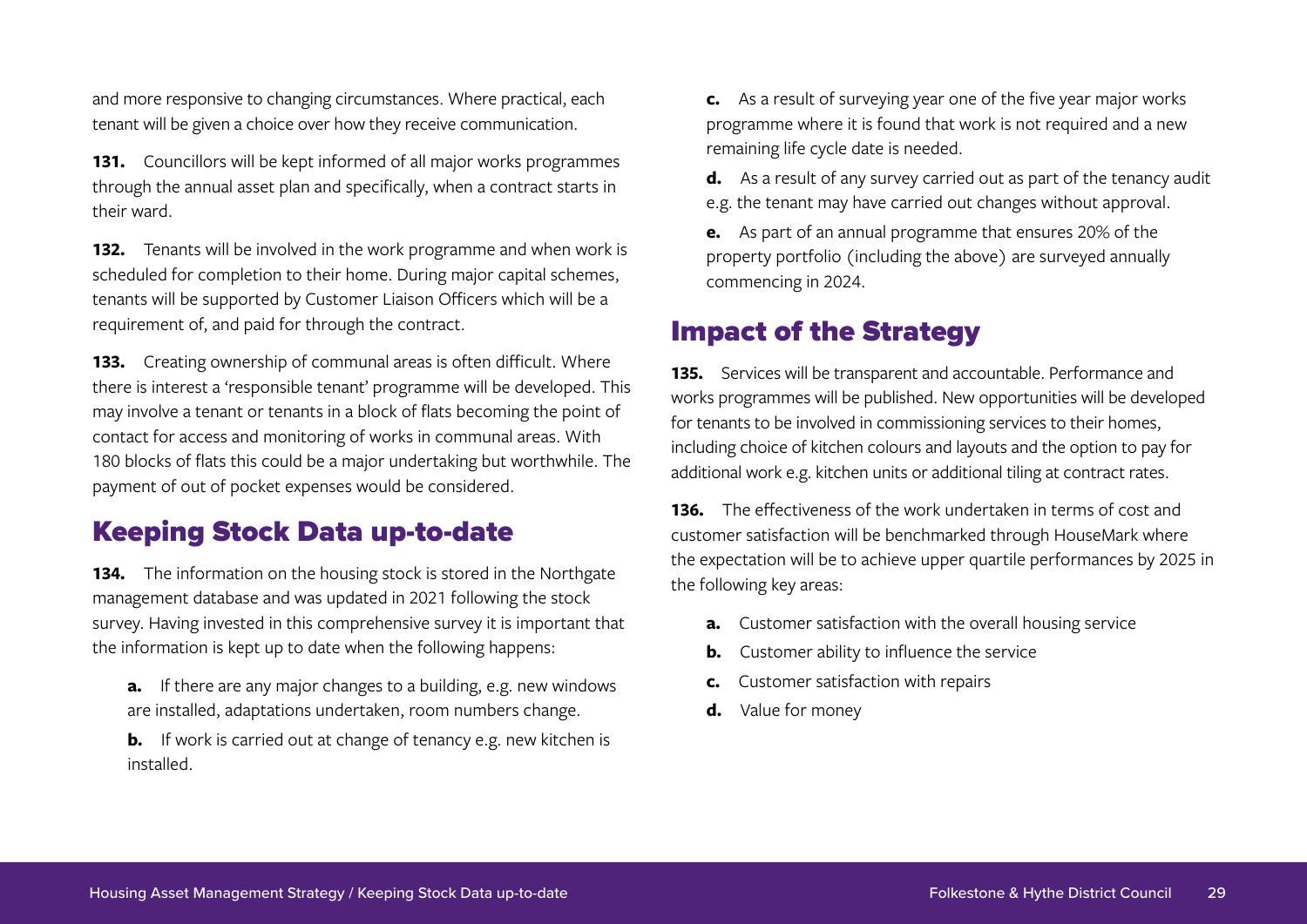### <span id="page-29-0"></span>The Digital Agenda

**137.** Being digitally enabled is part of the vision for the housing service. The Asset Management Strategy is underpinned by the Northgate database that holds stock condition information; surveys; completion information; guarantees; repairs; decency records etc. It also needs to be able to access operating manuals, pictures of the housing stock and future work programmes.

**138.** Through the council's customer portal, 'My Account', information will be made available online to tenants e.g. including details about the construction of their home and details of when work is planned to be carried out in their home. Northgate informs all relevant decisions on planned investment and maintenance. The integrated approach of Northgate allows key housing management data/information to be linked with asset management data and shared across the organisation as well as with contractors who will also be able to update the system providing real time data.

**139.** Where needed, cloud based systems may provide agile reporting solutions. In all instances, software solutions used by the council and its partners should synchronise seamlessly with Northgate and not rely on work around solutions.

**140.** As part of the management of new build and major refurbishment projects, Business Information Modelling (BIM) software will be used for creating and managing information on a construction project throughout its whole life cycle. Using BIM will ensure construction data, materials, operating manuals are filed in a single accessible location<sup>27</sup>.

# Responsibility for Delivering the Strategy

**141.** In order to deliver the strategy and secure the impact sought, an action plan is being prepared which pulls together the various tasks that need to be undertaken to deliver each of the priorities set out in this HAMS. The plan provides brief details of the work needed, assigning of responsibility and a target date for completion.

**142.** The council's Chief Officer for Housing and Lead Officer for Housing Assets and Development have overall responsibility for the ongoing development of this strategy and ensuring it is delivered successfully.

# Equality & Diversity

**143.** The council values and respects the wide variety of people from diverse backgrounds, cultures, beliefs and lifestyles who are part of the community it serves. As such, the housing service is constantly trying to improve its knowledge and understanding of the demographic profile of its tenants to ensure that new and existing services reflect the needs of the communities it serves.

**144.** In certain circumstances, the standard works may not meet the particular needs of some individuals or the way in which the works are programmed may not be consistent with their lifestyle. The service will try to accommodate requests for flexibility.

**145.** Contractors and partners will be expected to demonstrate a similar understanding and approach to the diverse make up of our tenants.

<sup>27</sup> One of the findings from the Grenfell enquiry was that organisations had limited records of the construction, materials and operation of their buildings.